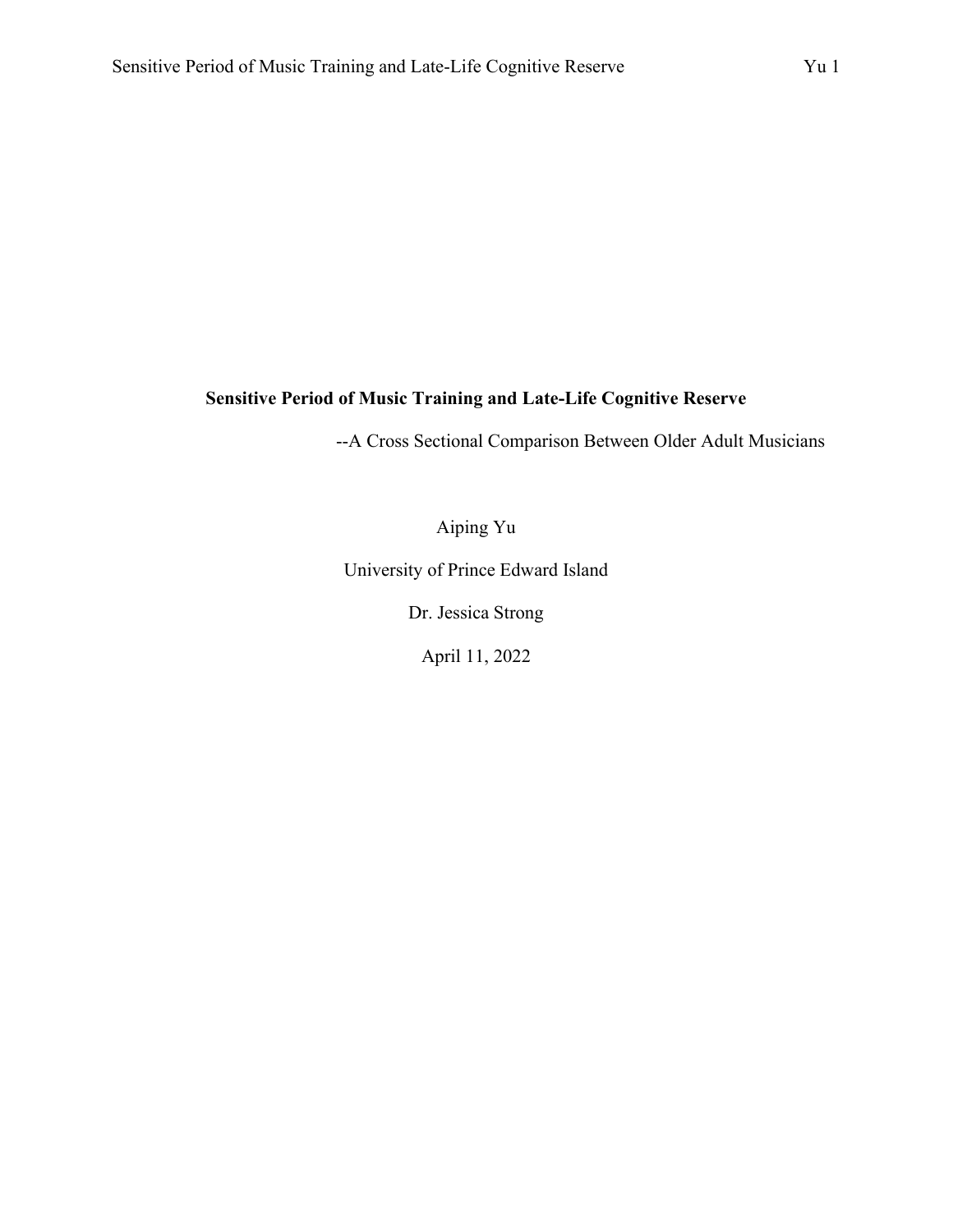#### **Abstract**

Healthy ageing is an essential topic for health care workers and professionals today. Music training is known for its benefits on cognition for all age groups. I studied the effect of music training on cognitive outcomes among older adult musicians based on their age of acquisition. I divided a sample of healthy older adults (N=31) who identified as having formal music training experience into two groups: early trained musicians (age of acquisition  $\leq 7$ , mean = 5.8 years old,  $N = 13$ ), and late trained musicians (age of acquisition  $\ge$  eight years old, mean = 11.8 years old,  $N = 18$ ). Participants completed a cognitive test battery examining their general cognitive functioning and a series of questionnaires asking about their life experience on many dimensions.

Independent t-tests showed that early trained musicians and late trained musicians did not significantly differ in their physical activity level, social activity level, or social support. Moreover, there were no group differences on test scores in the domains of executive functioning (D-KEFS Colour Word Interference Trial (CWIT) 3, Mann-Whitney U = 81, *p* = 0.357; D-KEFS CWIT Trial 4, Mann-Whitney U = 81.5,  $p = .59$ ), verbal memory (CVLT short delay,  $t = 1.29$ ,  $p = .59$ =.29, or CVLT long delay,  $t = 0.71$ ,  $p = .48$ ), attention (Digit Span Backward,  $t = 1.4$ ,  $p = .17$ , or Digit Span Sequence  $t = -.13$ ,  $p = 0.90$ ), or language (BNT, Mann-Whitney U = 84.5,  $p = .43$ ). The result shows that the age of acquisition of music training may not impact long-term cognitive functioning in the current sample.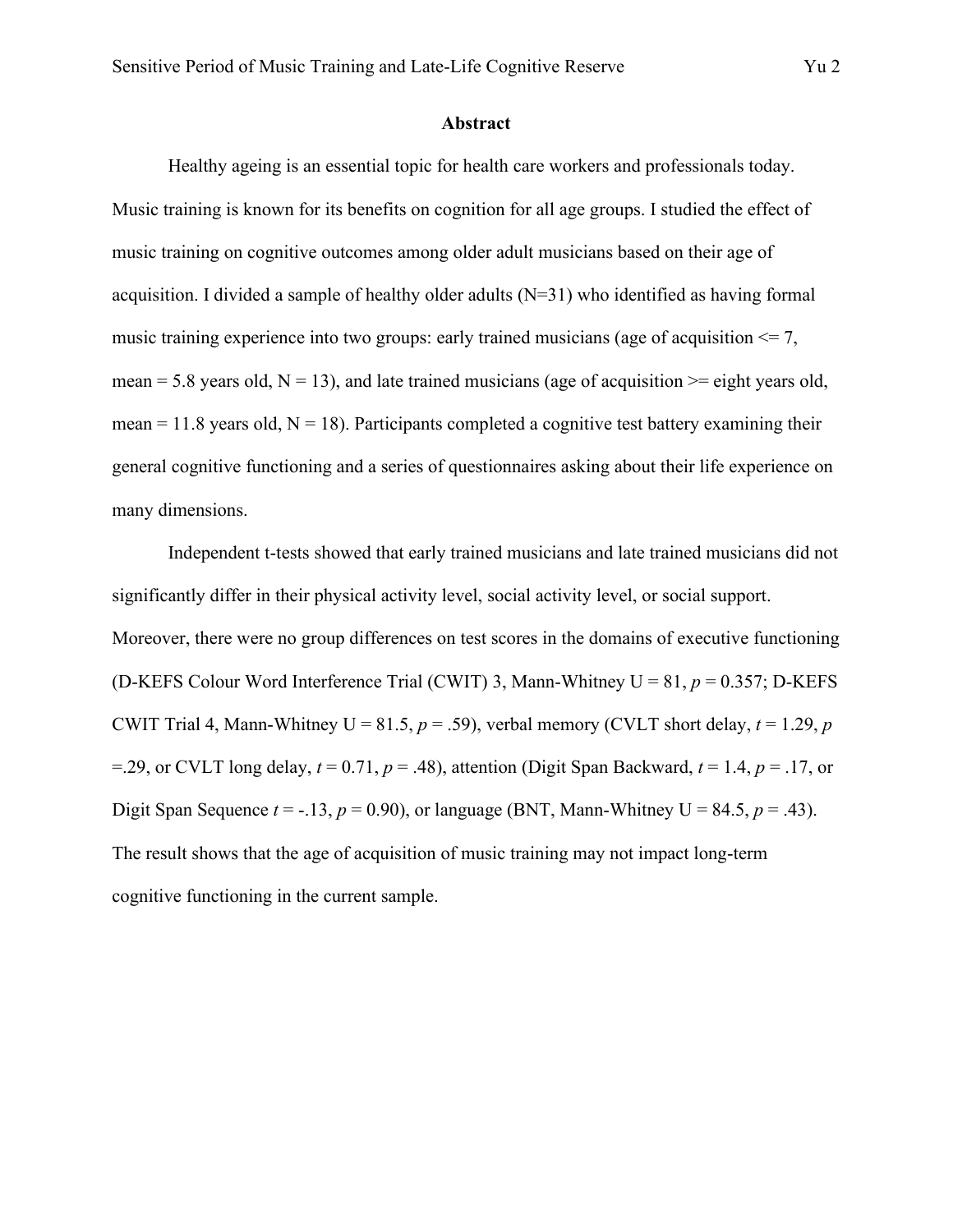#### **Introduction**

With advanced technology and medical development, the population enjoys a longer life than decades ago. The number of people over 60 years old increased dramatically and will still grow in the following years (WHO, 2020). Healthy ageing is an essential topic for this generation since we have more older adults than decades ago. Dementia, as a disease associated with aging, has gained much attention from researchers and medical care workers. Dementia and other cognitive impairments have high medical bills and devasting effects on the individual and family members' lives. Anxiety, guilt, depression can all impact the immediate family members, especially spouses or partners who may also be an older adult. There can be many barriers to providing care for a loved one with dementia, including physical, financial, or other factors (Barrera-Caballero et al., 2021; Wulff et al., 2020).

The risks and protective factors for healthy ageing and prevention of cognitive impairments have been assessed by many researchers. One such factor is music training. Music training requires complex cooperation between perception and motor skills (Schlaug, 2015), showing positive cognitive effects in many areas of thinking and providing a better cognitive reserve on executive functioning, sensorimotor skills, rhythmic discrimination, and processing speed (Hyde et al, 2009; Strong & Mast, 2018; Strong & Midden, 2018). Therefore, music training could work as a protective factor for healthy ageing and help adults maintain healthy cognitive functioning in their late life.

Early sensory experiences, especially music training, have been studied by many researchers for potential cognitive outcomes. A sensitive period is believed to exist for music training, where children who trained at an early age may enjoy better cognitive outcomes and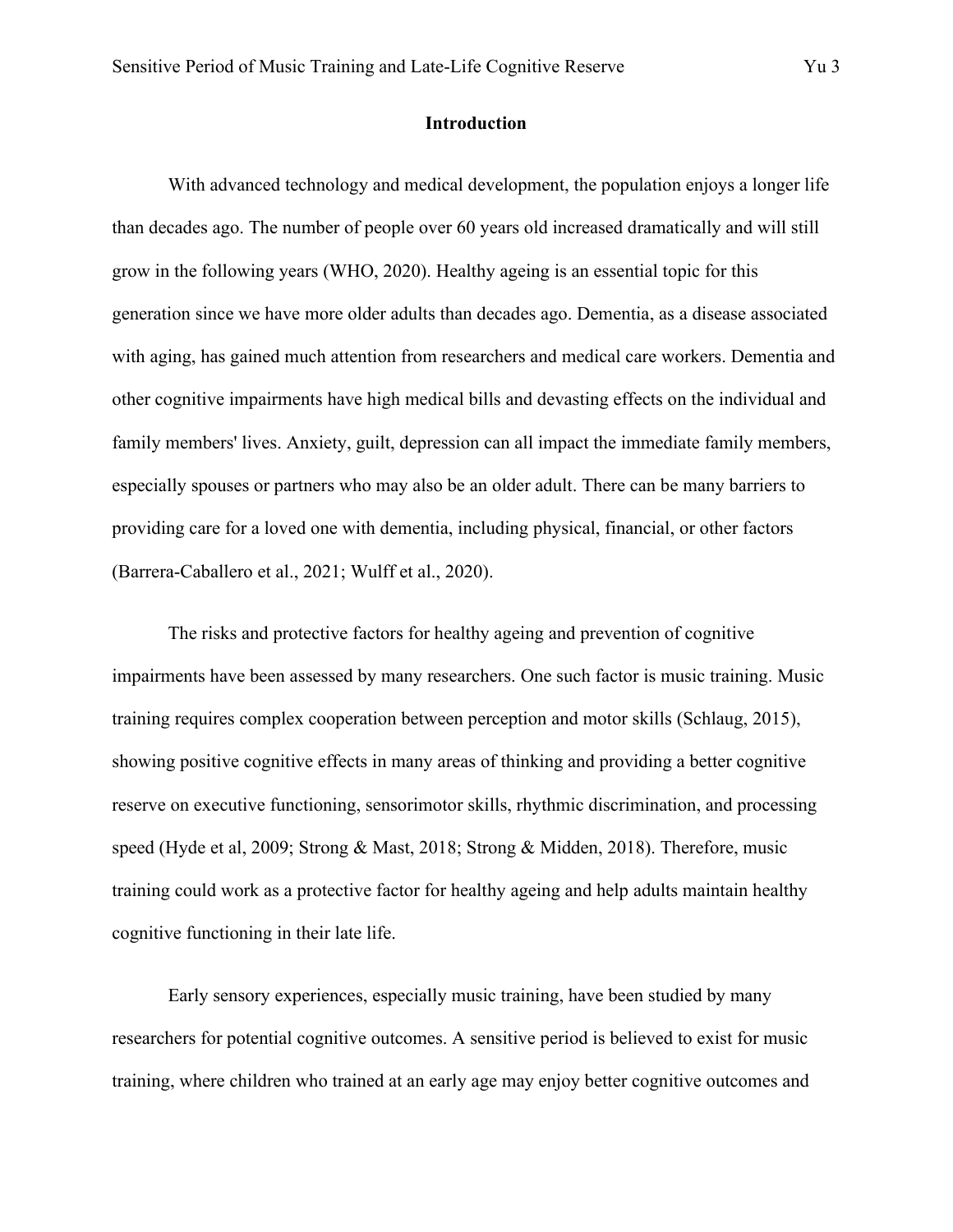musical skills than those who start training late in life (White, 2013). Suppose a sensitive period exists for music training, early trained musicians may perform better, enjoy better executive functioning, better processing speed, and better cognitive reserve compared to their late trained peers.

One specific aspect of music training, age of acquisition of a musical instrument as a measure of a sensitive period, and its relationship with cognitive functioning in late life could be studied to give us a better idea of the long-term effect of early year music experience. In this study, I examine the relationship between age of acquisition and cognitive functioning among older musicians. The older adult musicians are divided into two groups: early learners and late learners, and I analysed differences in complex attention, memory, language, and executive functions between the two groups. I also controlled for the covariates of frequency of social activity, physical activity, and quantity of social support to ensure no group differences on these factors that can also impact cognitive functioning in late life.

#### **Literature Review**

#### **Music training and the brain**

The human brain has a capacity to adjust to the environment and respond to an outside stimulus; this adjustment is fundamental to human learning behavior, and the corresponding functional changes reflect the neuroplasticity of our nervous system. Neuroplasticity and related brain functioning change during music training draw our attention to what experiences might be important for brain development and how those changes happen. Research shows that music training is one of the most complex interactive behaviors humans have, requiring cooperation between perception and motor brain activities (Schlaug, 2015), which may cause structural brain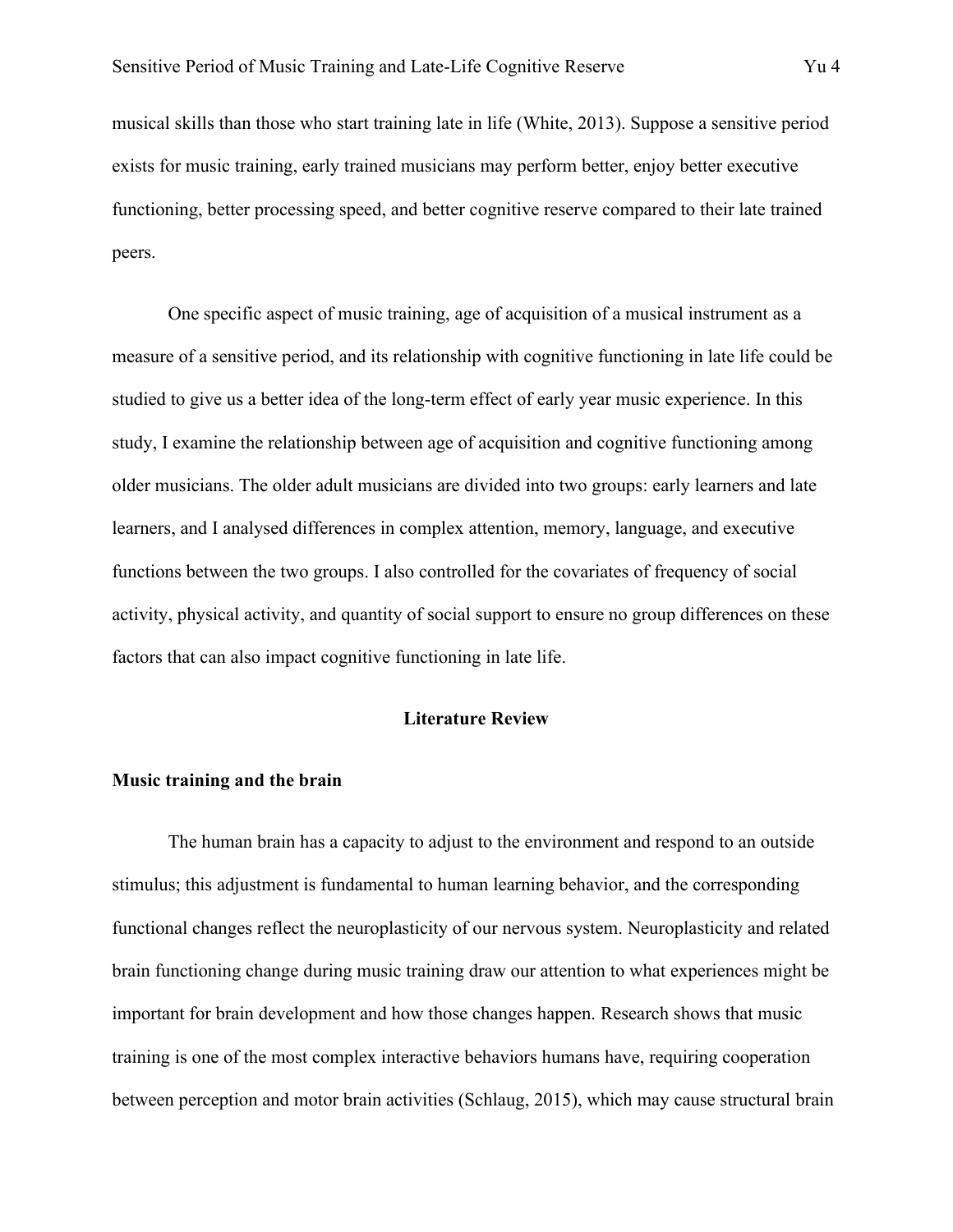changes in healthy human brains (Hyde, 2009). Instrument acquisition usually requires long-term training and commitment that have a long-lasting effect on people's brain, behavior, and cognitive functioning even if they stop playing music. Many studies support that the functional changes are related to music training, as musicians show different brain regional changes and tone responding changes specific to the instruments they trained with (Norton et al, 2005, Schlaug, 2005).

Music training is an intense sensory experience that impacts brain development. It requires the player to execute complex skills, including reading music, translating the information to precise motor movements, and monitoring auditory feedback throughout their performance (Schlaug, 2015). Much research has used longitudinal designs to examine if children with music training have higher cognitive functioning as a result of their music training. Research by Hyde et al. (2009) showed that structural brain change was observed in a group of children (avg. 6.3 yrs old) who received music training for 15 months. The brain changes were observed in the areas related to music training, shown in melodic/rhythmic discrimination test and right-hand motor performance. Another study by Schlaug (2005) also showed that after a year of music training, children show improvements in their fine motor skills and auditory discrimination skills compared to the control group. This is consistent with many other studies that musicians usually outperform non-musicians on fine motor skills, auditory-motor synchronization skills, executive functioning, and processing speed (Bailey, 2012; Hyde, 2009; Moreno, 2011; Schlaug, 2005; Strong & Mast, 2018; Strong & Midden, 2018).

Childhood is a sensitive stage for brain development (Schlaug, 2005) and is believed to enjoy more training-associated neuroplasticity compared to other stages in life. Many factors have been identified as influencing the brain structures through long-term learning behavior, the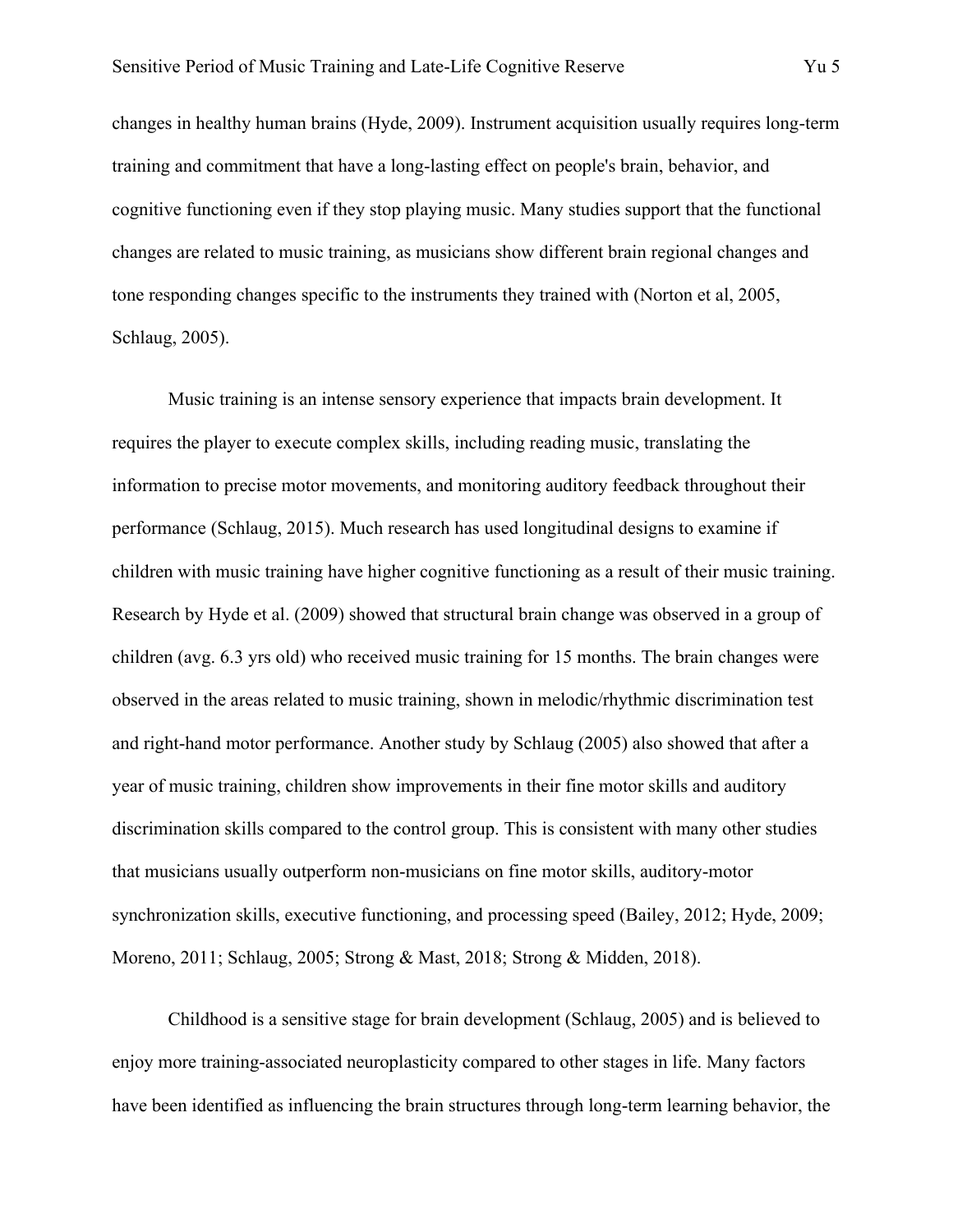musician who started training at an early age builds more cognitive reserve throughout their life than a later trained musician (Schlaug, 2005, Bailey, 2012). Instrument acquisition during early age may better enhance cognitive functioning regardless of the education levels (Hanna-Pladdy, 2012). The brain functioning changes observed in adult musicians are environmentally induced, with those who begin training early in life having the greatest enlargement compared to other musicians and non-musicians (Norton et al, 2005).

Many researchers try to examine whether the benefits of music training could transfer to other high-level cognitive skills or untrained tasks. A far transfer effect is defined as a mastered skill that generalizes across domains that are less related and barely or not previously trained. For example, music training may cause a far transfer effect to mathematic ability (Portowitz, 2009). The researchers may be interested in the far transfer effect as we might be able to use music training in the treatment of various developmental disorders and other intervention programs related to cognitive aging. Unfortunately, many of those programs show mixed results on improving untrained tasks performance, and the magnitude of the effects tends to be small (Moreno, 2011). Hyde et al. (2009) show no far transfer effect in visual-spatial and verbal transfer outcomes in their study of administering 15 months of music training to school-age children. Other research by Dahlin et al. (2008), however, demonstrated a far transfer effect connected to the shared brain regions between music training and language learning, a link that has been shown on brain structures and cognitive levels, though the mechanisms of the connection remain unknown. In another study by Moreno (2011), training in music listening skills could benefit executive functioning and verbal abilities as a far transfer effect. Portowitz (2009) also studied how music training may relate to spatial intelligence and abstract reasoning, which may benefit mathematics learning and other academic performance. His study shows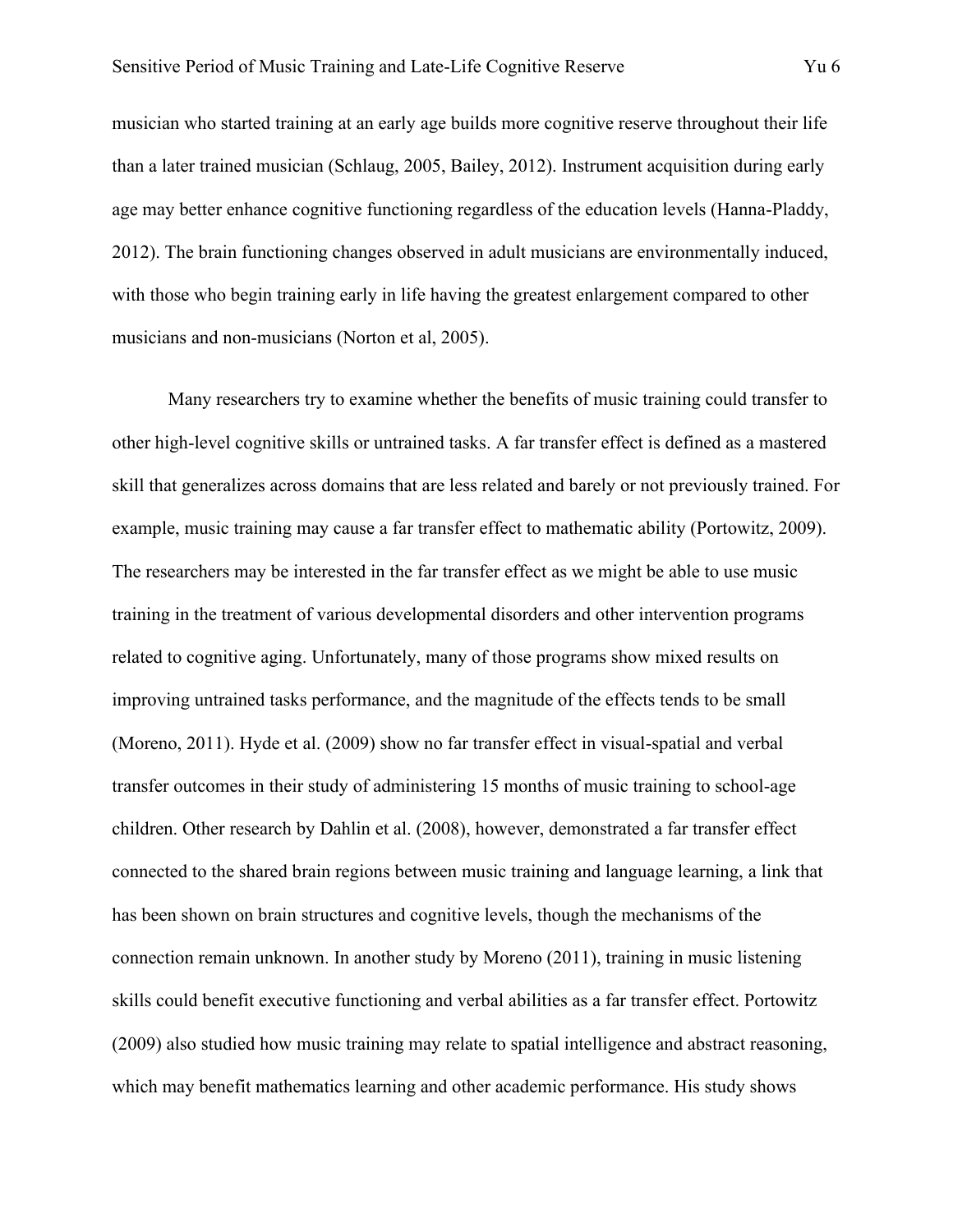music training benefits the students in their problem solving and general learning skills. Some other studies reported that music training might enhance verbal memories, general IQ, and language comprehension (Moreno et al, 2009; Norton, 2005), this may be a result of shared brain regions among different cognitive behaviors. Furthermore, many of the music training programs happen under artificial settings or within laboratories, which lack abilities to apply real-life situations or promise long-term behavioral changes.

The length of playing and intensity of music training (Hyde, 2009) may positively help musicians' performance on other cognitive tasks, defined as a far transfer effect (Gooding, 2014[JS4], Hanna-Pladdy & Mackay 2011, Moreno, 2011, Schlaug, 2005). The musicians experience a brain structure change corresponding to the intensity of their music training experiences compared to non-musicians (Norton et al, 2005). This is also shown in Schlaug's 2005 study, that on an average of four years of music training, the predicted effects of motor skills and auditory discrimination is stronger than the groups who received only one year of music training, and the far transfer effects also started to emerge in some related domains.

It is not possible to determine whether musicians are born with pre-existing musical talents or biological traits that makes them decide to continue playing music after the training started (Hyde, 2009), however, most studies show that musicians benefit from cognitive and behavioral change after short- or long-term music training. In Norton's study (2005), he was interested in whether the fictional and structural differences seen in musicians result from the adaptation of strong environmental factors when they receive intense music training or existed before the musicians started formal training. While no pre-training differences were found between children who chose to participate in music training and those who decided not to, yet there were differences found after music training. Thus, Norton concluded that the brain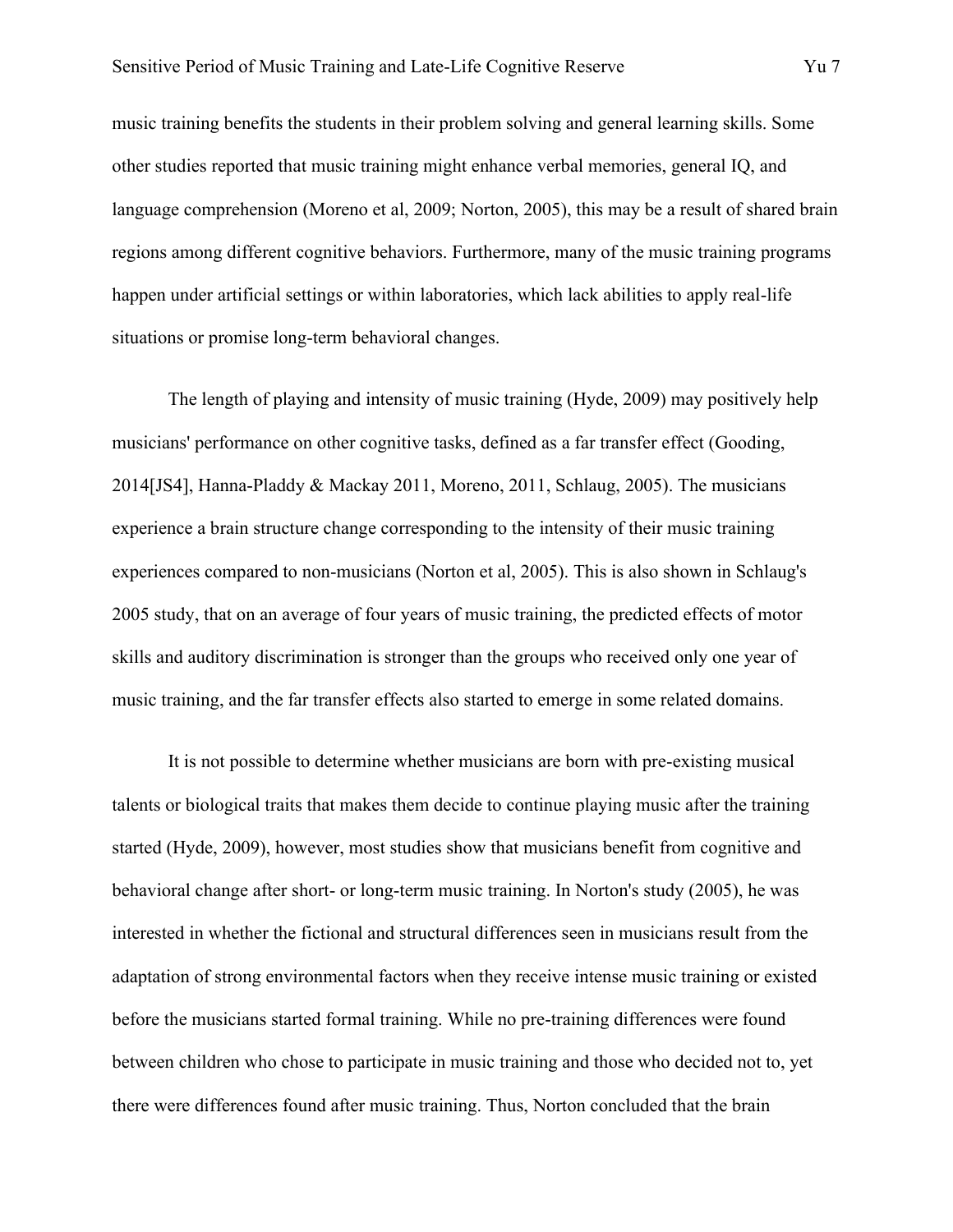differences seen in musicians are likely to be the result of music training, rather than pre-existing differences.

#### **Music training and sensitive periods**

Penhune (2020) states that "a sensitive period is a window in development when specific experience has particularly potent effects on brain plasticity, and thus long-term effects on structure and function." Therefore, intense music training during a sensitive period may have a long-lasting effect on human development (White, 2013). A related concept, the critical period, is often used interchangeably with the sensitive period. A critical period is when the behavior or neural development only occurs as exposure to specific experience (Penhune, 2020). In contrast to the critical period, if a skill is not acquired during a sensitive period, it is still possible to acquire it outside of a sensitive period without impacting people's overall cognitive development. Some examples include second language acquisition, learning an instrument, or playing chess: all skills that can be learned at any time in the lifespan (Penquin, 2020). Although the most widespread example of a sensitive period is conducted on language acquisition (especially second language acquisition), finding out whether music training is time-sensitive can help us understand if it is developmentally tuned and can be acquired more easily (Newport, 2001) or provide better protection on cognitive functioning during a certain stage of life.

Music training and language acquisition largely rely on auditory processing (White, 2013), while much formal music training happens early in life, it provides the researchers the opportunities to study how brain capacity allows people to learn and change their behavior based on environmental stimulus, and the effect of music training during a sensitive period. The nature of music training that requires a large amount of practice across a long period of time also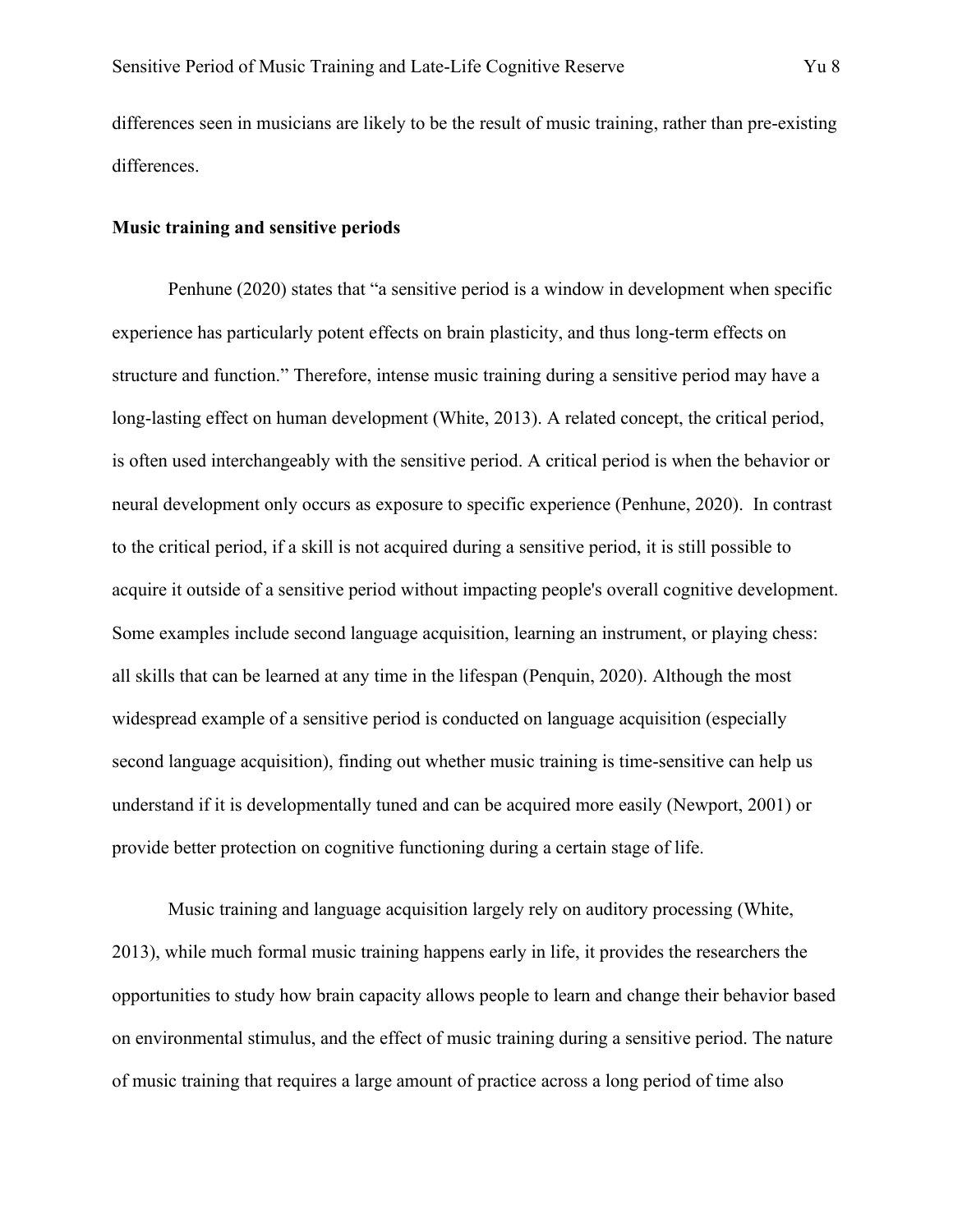promotes the neuroplasticity of human brains. Many examples of world-famous musicians suggest that early trained musicians may experience better skills acquisition later into adulthood, such as Mozart, who could perform on the piano professionally at the age of 5 (Penhune, 2020); Beethoven started the music training before the age of 8 (Watanabe, 2006).

Many researchers believes that an early trained musician experiences more brain plasticity. It helps children develop an absolute or perfect pitch, defined as recognizing a pitch without reference to external pitches. The operational definition for the ability of absolute pitch (AP) is not evident among researchers, while some believe the absolute pitch only requires the musician to recognize the pitch, others believe it is essential for musicians to produce the correct pitches without reference or using a tone generator. Nevertheless, the relationship between the age of receiving music training and acquisition of AP has gained much attention since mid 20 century. Despite the advanced understanding of human auditory system development, the underlying mechanisms of pitch discrimination remain unclear. Research by Baharloo et al. (1998) suggested that early musical training is essential for the development of AP, as most of their participants (78% of 92 musicians) who self-reported having AP started their training before six years old. In another survey, the rates of self-reported AP are 40% among the musicians who started their training before four years old, but only 3% in those who started after nine years old (Vanzella et al,, 2010). Baharloo et al. (1998) hypothesize the phenomenon is a result of a critical period, which if not start training early in life, AP will not develop. Otherwise, there may be a genetic component. AP could also be inherited when more than one family member or relative has AP; a child may be more likely to develop a particular phenotype that contributes to AP.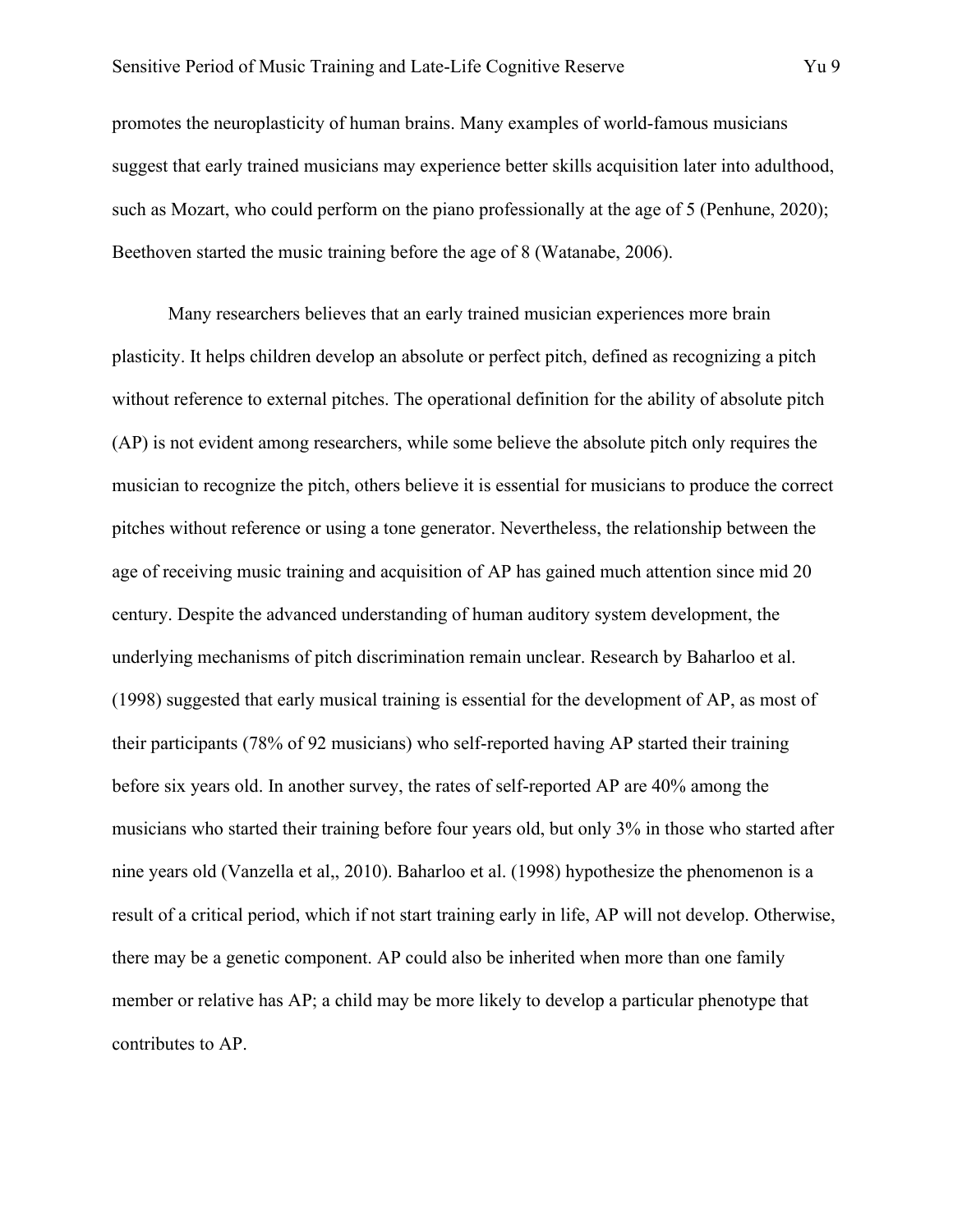Research by Vanzella et al. (2010) was explicitly interested in musicians' performance on pitch discrimination among different timbres, included human voice. The result shows that the AP possessors had difficulty distinguishing vocal pitches compared to non-vocal tones (such as piano). The note naming ability is generally better among musicians who started their training before the age of 7 and received piano lessons as the primary instrument.

A clear cut-off age is used in many research studies to identify the age of the sensitive period ended, so as to compare the cognitive functioning difference between early trained musicians and late trained musicians. As early as 1995, Schlaug, Jancke, Huang, Staiger, and Steinmetz found that the musicians who start training before the age of 7 enjoy enlargement in corpus callosum compared to both non-musicians and late trained musicians. Penhune (2020) conducted research comparing the musical ability and brain functioning in early and late trained musicians, using seven years old as a cut-off. When matching for years of experience, years of formal training, and hours of current practice, the early trained musician performed better on rhythm synchronization and melody discrimination. In the second stage of Penhune's (2020) study, he controlled for working memory, global cognitive function, and socioeconomic status, the result shows that the early trained musician still outperforms on melody discrimination tasks, illustrated that basic pitch ability is impacted by onset age of music training. Research by Wan (2010) found that the musicians who started training before seven years old enjoy a better enlargement in their motor brain regions and corpus callosum (responsible for executive functioning). Other research by Steele et. al (2013) used seven years old as a cut-off age to distinguish early and late trained musicians and found a difference in white matter structure and sensorimotor synchronization performance. Early trained musicians show a better sensorimotor synchronization ability.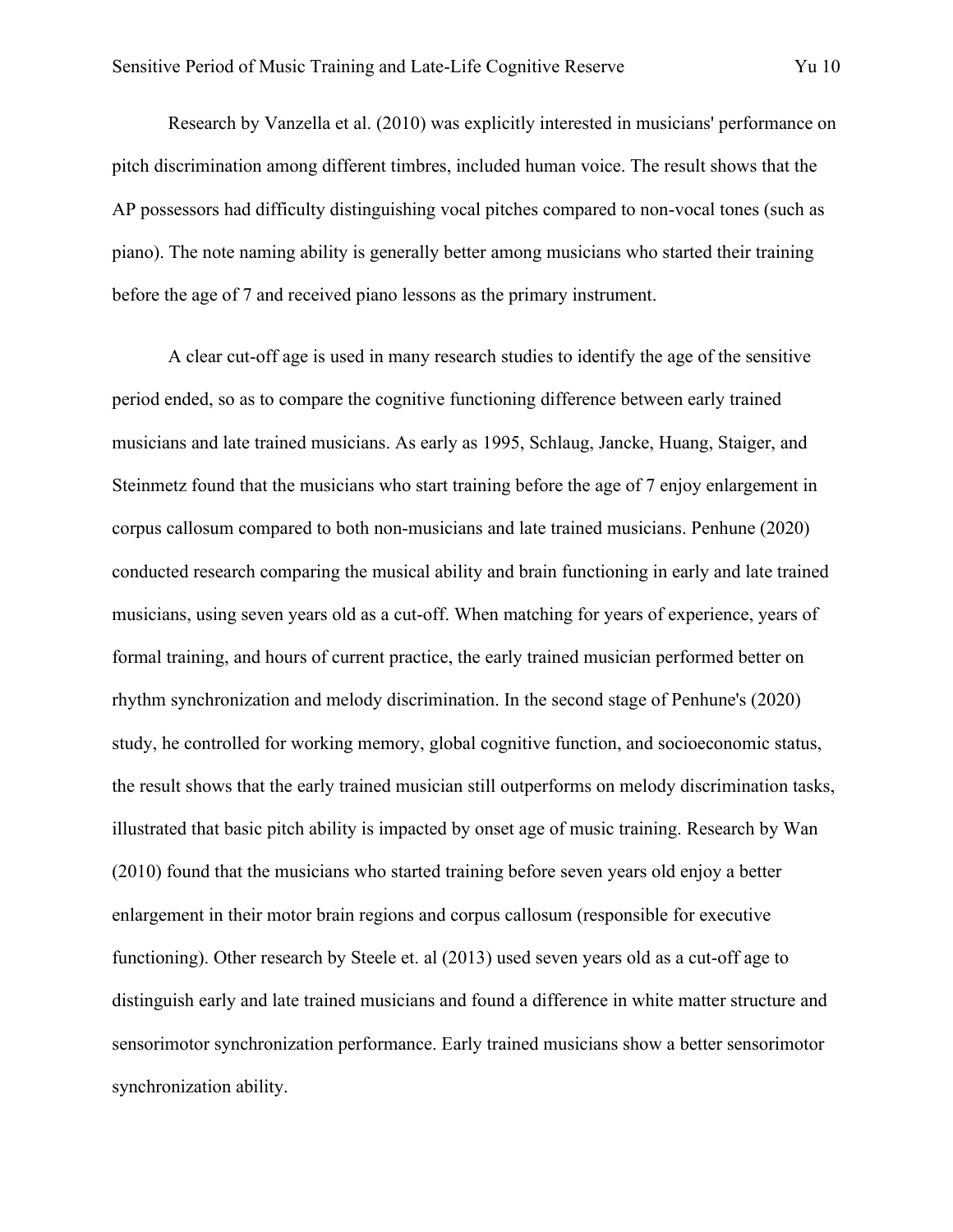Other research on the sensitive period of music training provides some evidence for how early music training may impact auditory development, visual development, and somatosensory experience (Steele et al, 2013). Bailey (2012) matched previous musical experience, including years of formal training, current hours of play, and playing experience. The early trained musician showed a better sensorimotor synchronization skill compared to the late trained musicians. At the same time, non-musicians ' rhythm synchronization ability is inferior to both early trained and late trained musicians. When the three groups did not significantly differ in all the cognitive tasks they performed, Bailey (2012) concluded that the distinguished sensorimotor ability was more likely due to the age of started music training. Watanabe et al. (2006) also showed that early trained musicians perform better novel rhythmic tapping task and response synchronization compared to their peers who have matched with experience and training. An early start in music training provides a better chance for musicians to gain motor skills that they may benefit in later performance, the changes on their motor performance and ability of synchronization usually have a long last effect in their performance.

Many researchers believe that the onset age of music training and the intensity of music training (years of playing, hours of practice per week) determine the cognitive changes related to the training. Many other factors can be addressed that might impact the neurological development of musicians, such as lifestyles, education, socioeconomic status, diet, and more.

### **Cognitive aging**

Aging is a process represented by age-related changes in many domains, such as perception, motor ability, cognition. Although people connect cognitive impairment to dementia or other common cognitive disorder, healthy non-demented older adults also experience a change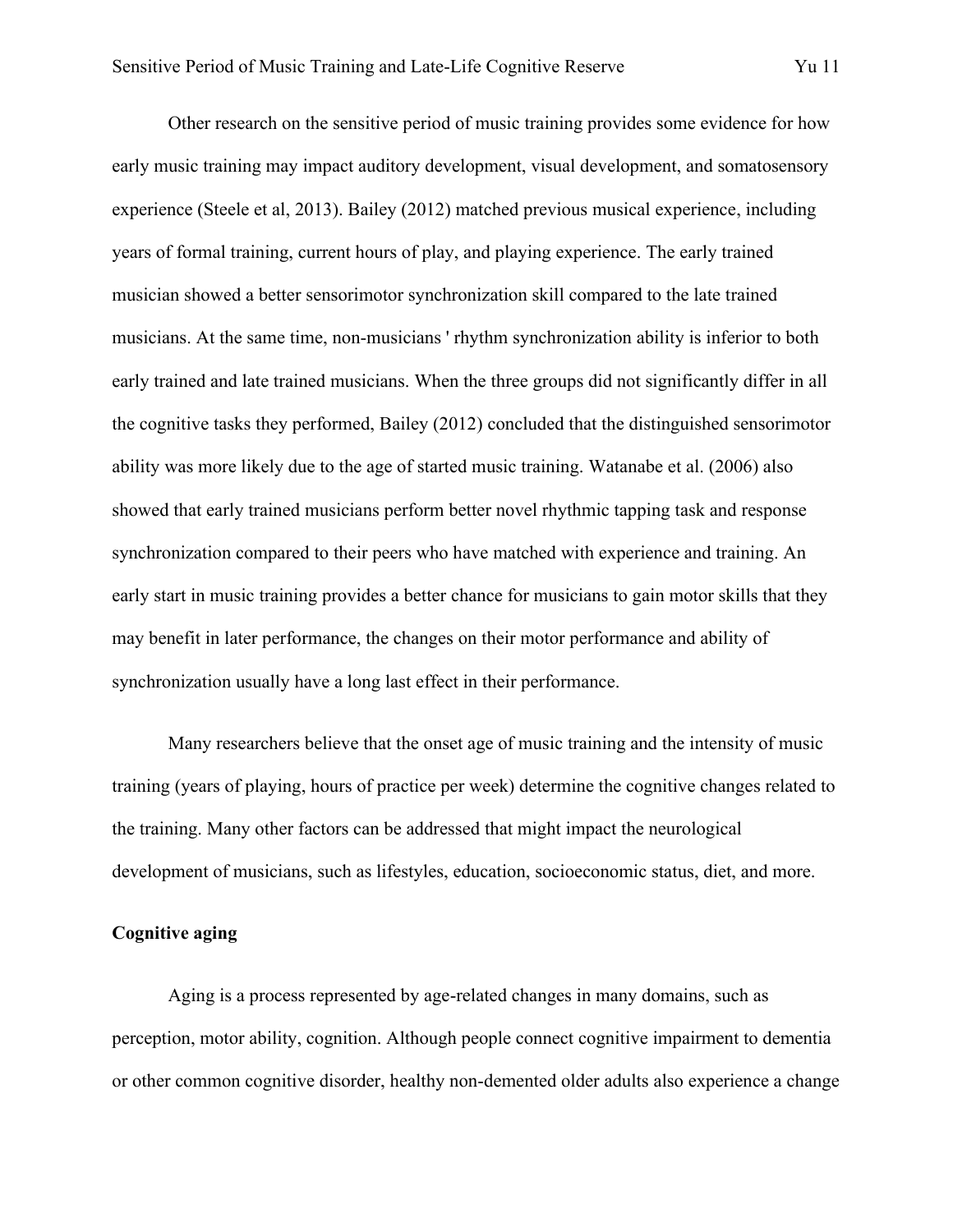in their cognitive processing, memory, reasoning, and other brain functioning in the aging process. With the development of technology and neuroimaging scans such as MRI, researchers revealed the underlying brain changes of cognitive impairment. In a review by Raz (2006), much literature indicates that brain shrinkage happens with the aging process and only happens on certain brain regions at different rates. Brain shrinkage is not random nor uniform, and the brain structure change impacts cognition as the brain volume links to the performance in many domains.

The "disconnected brain" theory views cognitive aging as relates to the efficiency of connections between different brain regions (Fjell, 2017). Reducing connectivity during the aging process impacts processing speed and executive functioning. Research by Feijj et. al (2017) used the Stroop color-word interference test (CWIT) to assess the executive function change during the aging process. They demonstrated that the two tasks that show an age-related change are inhibition and switching costs tasks, and both are related to reduced connectivity in brain structure. This longitudinal study provided evidence for the 'disconnected brain' theory by accessing the brain structure change and the executive function of the participants from different age groups.

In research by Hoogendam et al. (2014), age had a clear effect on general cognition functions in populations over 45 years old. Among several tasks the participants completed in this research, fine motor skills, processing speed, and visuospatial ability are largely impacted by participants' age. Age-related change was also seen in motor skills and executive functions (Bugos, 2019). The neuromuscular system might experience a reduction that contributes to reduced attention span and motor skills, causing challenges for older adults to develop new skills in late life. An intervention targets the bimanual coordination tasks, in return, may delay the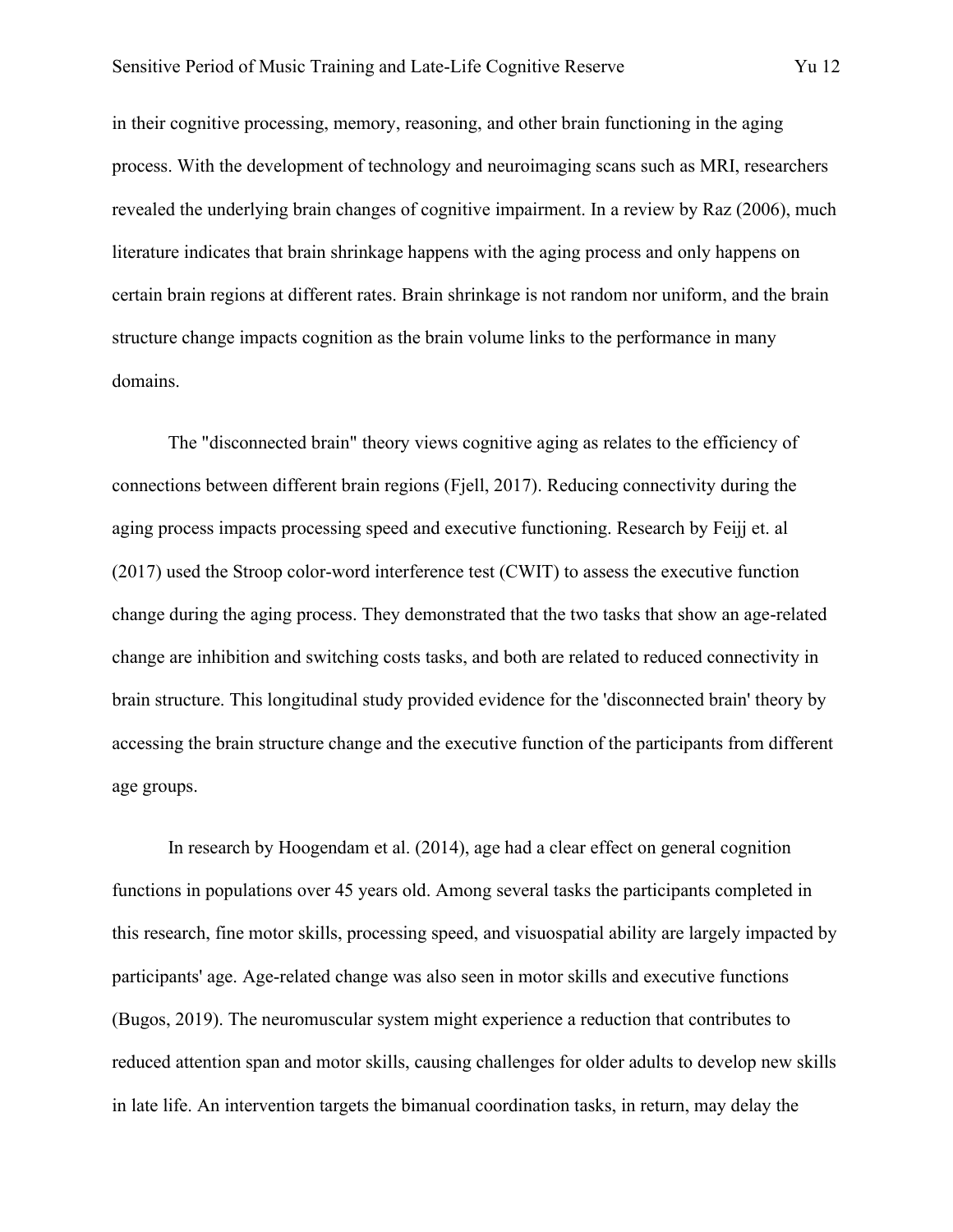degeneration of the neuromuscular system in older adults and help reduce their risks of agerelated cognitive change. Bugos et al. (2007) show that the aging adults who receive a 6-months piano training program improve executive functions and working memories compared to a control group. Many cognitive benefits such as perceptual speed and visual scanning are still maintained after a three-month delay period.

Reducing activity level due to retirement may reduce brain and cognitive functioning and impact the learning capacities and memory of older adults. Therefore, appropriate cognitive training or activity around retirement time may reduce the risk of dementia among older adults (Wan, 2010). Given that brain plasticity is possible across the life span, the power of intense music training on brain functioning is investigated by many researchers on whether musicians enjoy better cognition during the aging process. Many tasks that require fine motor skills and motor coordination may impact cognitive performance. Kim et al. (2017) showed a correlation between the completion of electric drum tasks and cognitive tasks examining executive functions among older adults. An experience-dependent change in the human brain has been observed in many professional musicians, which might be a result of intense music training, that musicians devote several hours in practice instrument to develop a complex sensorimotor skill.

Bugos (2019) investigated the effects and cognition/fine motor skills outcomes when healthy older adults attend to musical tasks that require bimanual coordination, compared to the healthy older adults who attend to non-motor musical intervention, such as listening to music. The purpose of her research was to examine the factor that decides the cognitive outcomes of music training, especially how bimanual coordination skills relate to the participants' executive functions outcome. The results showed that the participants who receive music training involving instrument practice (either piano or mallet) had significant improvement in visual scanning and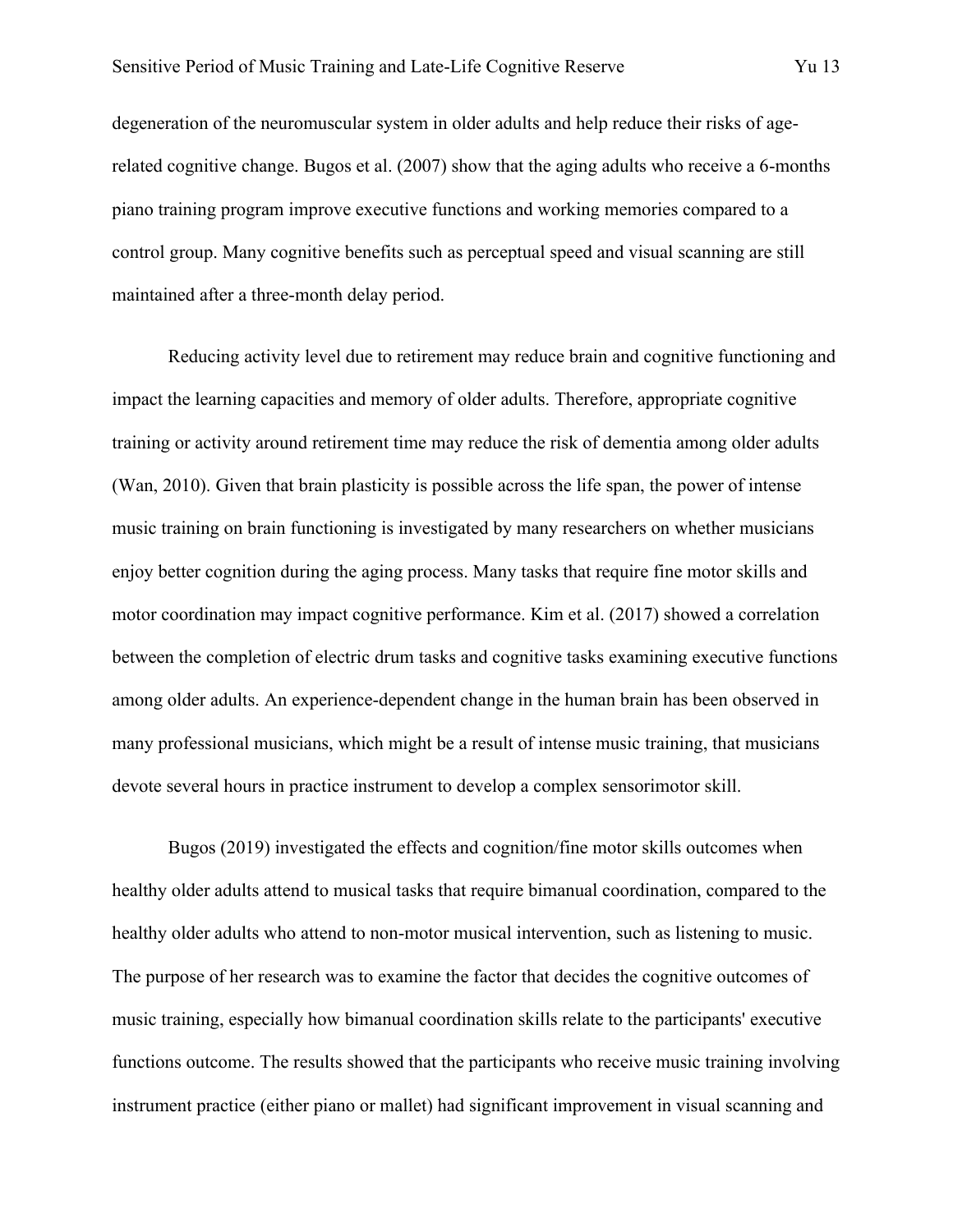working memory. The participants who received piano training also showed an increased in processing speed.

Some non-pitch instruments, such as drums, require gross motor skills that don't associate with accurate muscle control and melody discrimination skills, but may still contribute to positive health-related outcomes. Sung et al. (2012) research participants reported significantly reduced anxiety levels after a 6-week drumming intervention program. Another group of participants who received a six-week West African drumming class also reported a higher quality of life (Bugos, 2019).

Despite the positive outcome of participating in an intervention program during late life, many researchers are also curious about whether the enhanced cognitive functioning related to music training has a long-last effect, into the late life of musicians. Hanna-Pladdy and MacKay (2011) evaluated the cognitive differences between non-musicians, low activity musicians, and high activity musicians to reveal cognitive reserve in late life. The result demonstrated significant effects on many cognitive measures, including naming, nonverbal memory recall, visuomotor speed, visuomotor sequencing, and cognitive flexibility. While the age of acquisition is similar for both low and high activity musicians, the years of total playing shows a correlation with cognitive functioning, suggests that the length of musical participation may impact cognitive function in advanced age. In another study by Gooding et al. (2014), the musicians who self-reported longer music training experience, had improved semantic and episodic memory in late life. This finding matches other research on the relationship between length of training and cognitive reserve, support that the cognitive improvement may be a result of music training.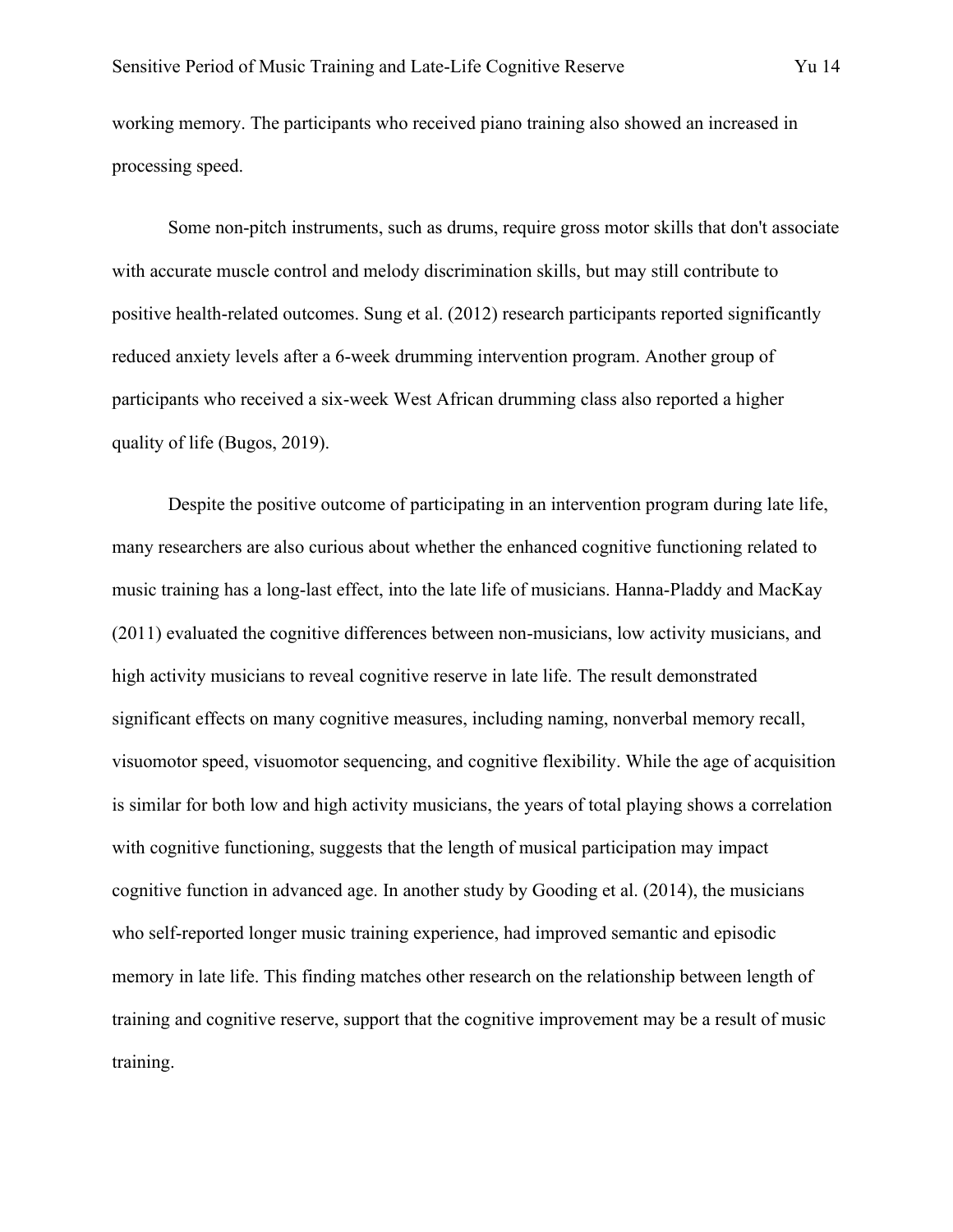### **Current Study**

My study is interested in how the age of acquisition of music training may impact cognitive aging among older adults. The primary participants of this research are older adults with some music experience or self-identified as musicians. I collected data in two parts. The first part included questionnaires that allows older adults to report their music experience, lifestyle, socioeconomic status (SES), education background, and social and physical activity level. The second part included several cognitive tests that monitor participants' cognitive functioning yearly. The current project only uses a cross-sectional design with first-year data of a longitudinal study. I divided the musicians (N=31) with at least some music training experience into two groups, early trained musicians (age  $\leq$  7, N = 13) and late trained musicians (age  $\geq$  = 8,  $N = 18$ ). By comparing the cognitive functioning of two groups of musicians with early or late age of acquisition, I can investigate how the age of acquisition of a musical instrument may impact older musicians' cognitive functioning during the aging process.

#### **Method**

#### **Participants & Procedures**

The current study was approved by the University of Prince Edward Research Ethics Board. The older adults (Age  $> 60$  years, Mean = 70.5 years old) who self-identified as musicians (N=31) were recruited from the community and asked to complete the cognitive battery and questionnaires every year, for a total of three years. My study uses data from Year 1. Posters went to libraries and senior activity centers and an email was sent to the UPEI Senior's College to recruit older adults interested in music training and how it relates to their cognitive functioning. Participants were screened for age (>60), being a resident of PEI, and excluded for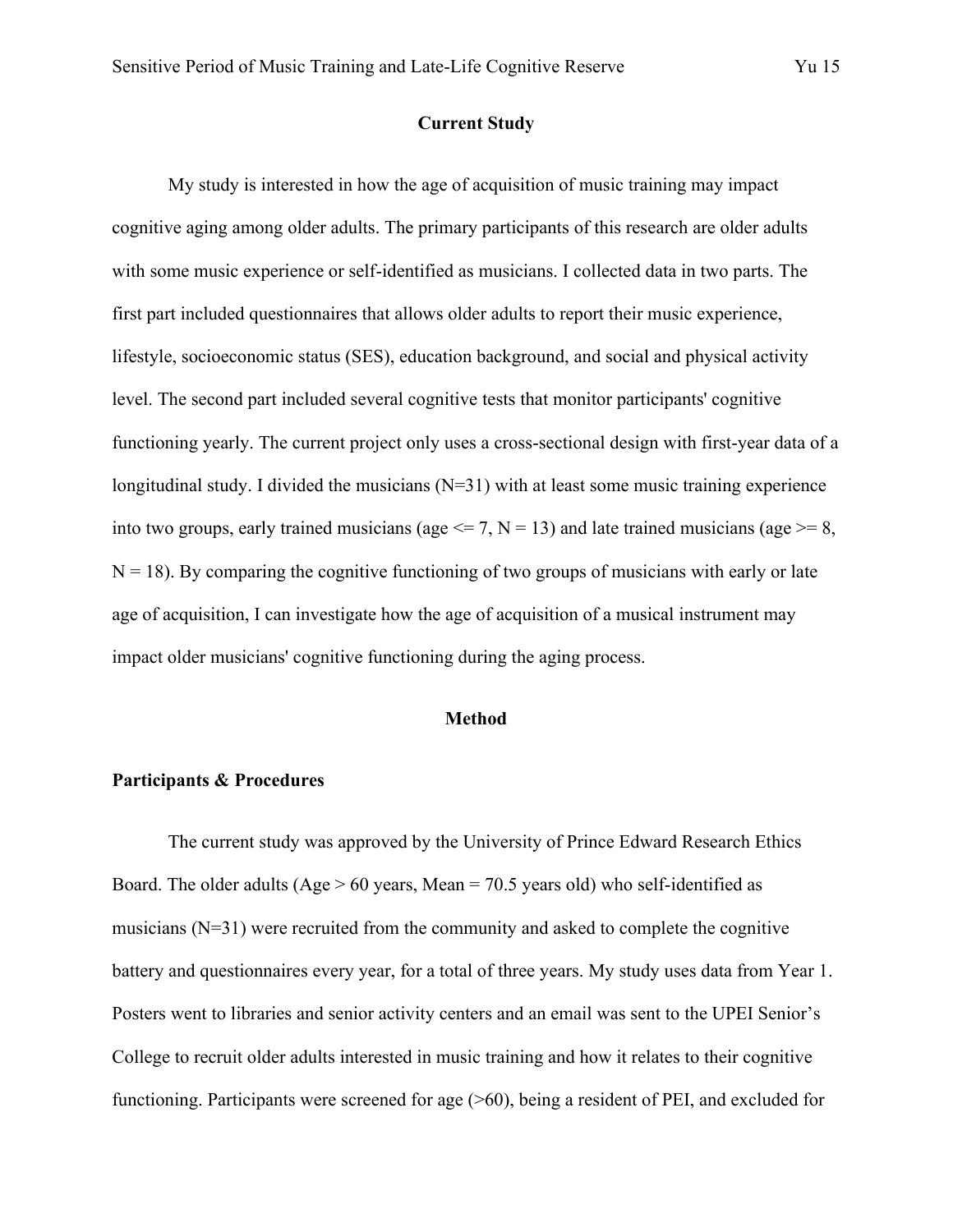any history of diagnosed neurologic disease (Parkinson's, stroke, dementia, brain tumors). After screening, we contacted the participants to arrange an appointment for their first-time testing. One researcher administers the testing, and the test including several different questionnaires and cognitive tests. Both cognitive battery and questionnaires could be completed in older adults' homes or the research lab at UPEI. First-time testing usually lasted 3-4 hours. Participation was fully voluntary, and the participants could withdraw from the study at any time of their participation. After completing the questionnaire and the cognitive battery, each participant was entered into a raffle to win one of ten \$100 coupons.

#### **Materials**

A cognitive battery was designed to assess all major cognitive domains, and some questionnaires were used in this research for data collection. The researcher administered all tests and questionnaires with the participant on pencil and paper.

#### *Executive functioning*

The color world interference trials are an executive function task that requires the participants to read four different lists; the first and second lists are simply naming the color of the square and then reading color words as written, respectively. The third list requires the participant to read the color of the ink rather than the word, and the final list requires a more complex inhibitory/switching component that asks the participants to switch between naming the ink color or reading the word depending on whether the word is in a box (D-KEFS; Delis et al., 2004).

Rey Complex Figure Test (RCFT) examines executive memory. RCFT requires the participants to copy down a complex figure that includes several different sections, then 3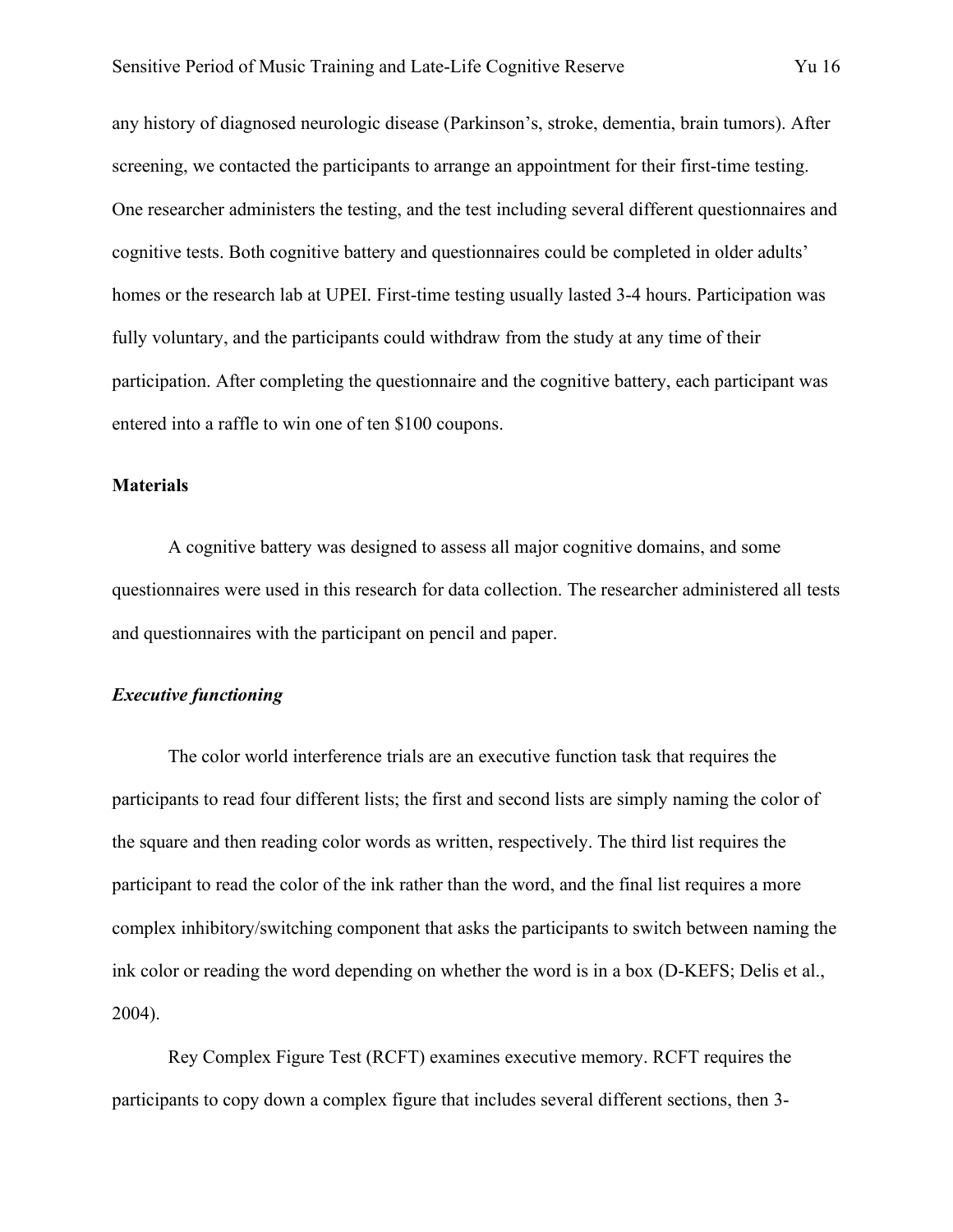minutes later freely recall the figure from memory. After 20-30 minutes, they are asked to do a delayed recall of the figure from their memory (RCFT; Fastenau et al., 1999).

#### *Memory*

The California Verbal Learning Test (CVLT-3) measured verbal learning, verbal memory, and delay recall. A list of words was read to the participants for learning and free recall. The learning tasks includes repeating a list for five trials. When 5 trails are finished, one distractor trial is introduced followed by a free recall of distractor. Next, there is a free and cued short-delay recall of the initial word list that was read 5 times. After 20-30 minutes, the participants are again asked to recall the first list of the words freely, and with cues.

WMS-IV Logical Memory Scale is a task to examine auditory memory for two short stories (WMS LM I & II; Wechsler, 2008). The participants are asked to recall the story immediately and after a delay. The first story is read two times, followed by an immediate recall, while the second story is read once. After 20-30 minutes, the participants are asked for delayed recall for both stories.

### *Attention*

I used the digit span (DS) task from Wechsler Adult Intelligence Scale (WAIS-IV) to examine the basic and complex attention skills of the participants (Wechsler et al., 2008). In this task, the participants must repeat a number sequence that grows longer each time they get it correct. This task included forward condition, backward condition, and sequenced condition that requiring participants to repeat the number sequence from the lowest to the highest.

#### *Language*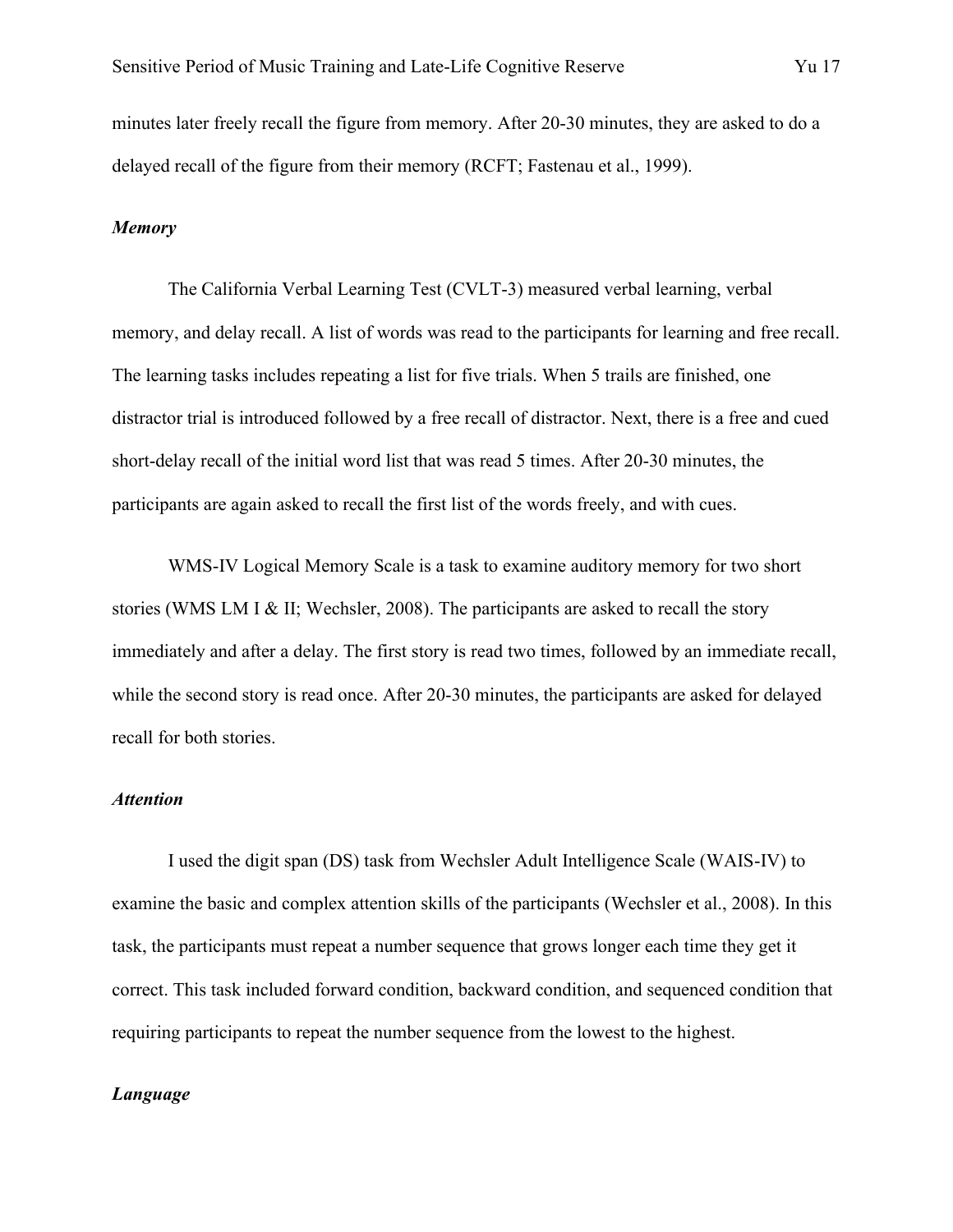The Boston Naming Test (BNT) includes presenting pictures of items for the participants to name. The short version that has 30 items are used in this research to examine participants' language skill (Ferraro & Lowell, 2010). During the test, the participants could use their time wisely, and different types of cues (semantic cues; phonemic cues) may be provided if they couldn't name the item.

#### *Physical activity*

The Physical Activity Scale for the Elderly (PASE) is a self-report questionnaire used in this research to obtain information about level of physical activity among older adults (PASE; Washburn et al., 1993). The PASE includes 10 questions that ask the frequency of engaging in different activities, how many hours per day the participants spend in different activities, and the specific activities the participants engage in. An example of a question on the PASE is, "Over the past 7 days, how often did you participate in sitting activities such as reading, watching TV, or doing handcrafts?" The PASE has been found to have good reliability (Cronbach's alpha = 0.73, Loland, 2002).

#### *Social Activity Level*

The California Older Persons Pleasant Events Scale (COPPES) is a self-report measure that originally includes over 60 enjoyable activities, and the participants are required to report how often they engage in each activity and how enjoyable the activity is (COPPES; Rider et al., 2004). This study abbreviated the COPPES to 32 items. The full version COPPES is reliable (Cronbach alpha coefficient = .93 on the Frequency Domain, and .97 on the Pleasure Domain; Rider et al. 2004) and one example item includes "Being with friends."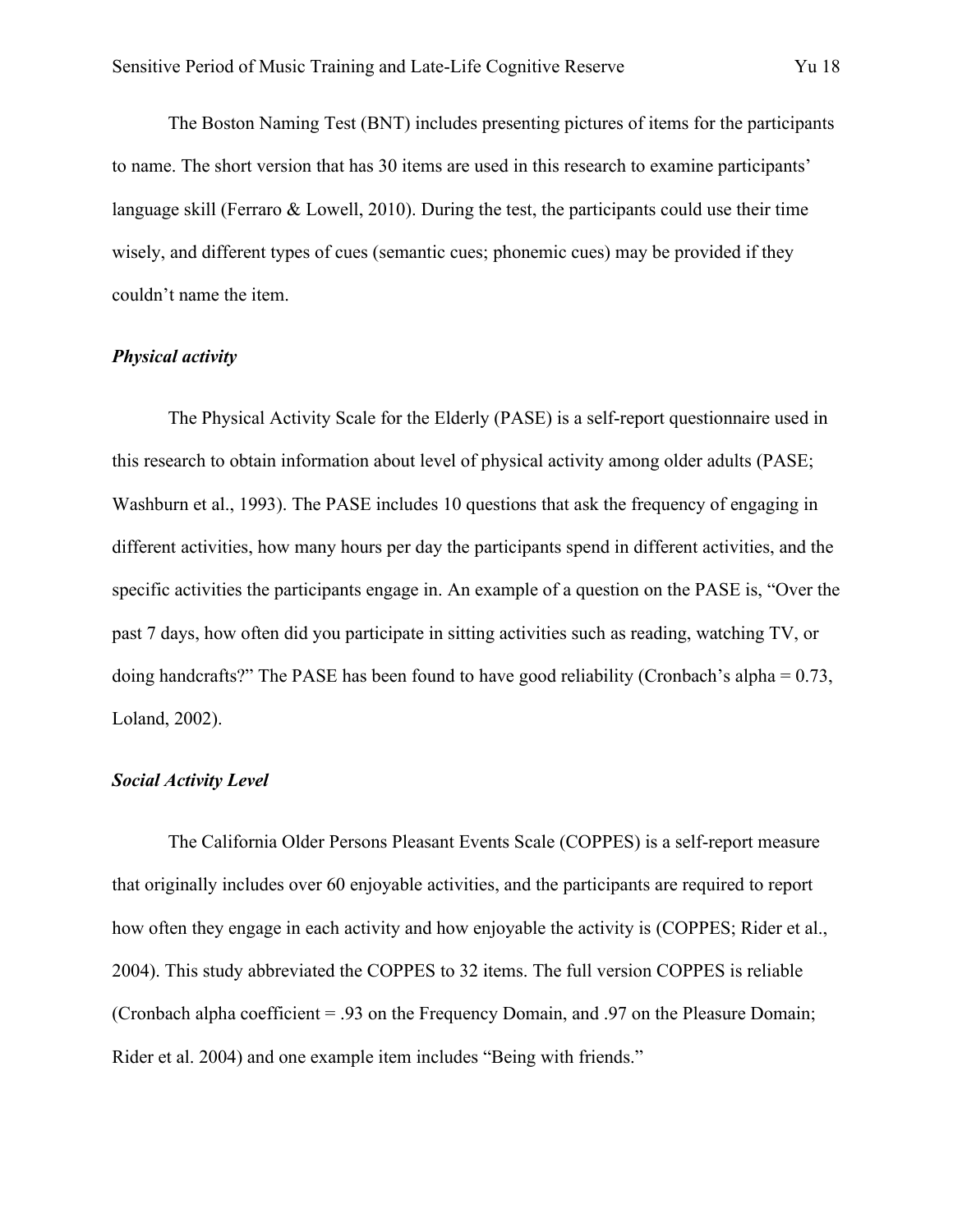#### *Social Support*

The 12 item Interpersonal Support Evaluation List (ISEL) is a self-report measure in which participants select an answer from a 4-point scale from 1-definitely false to 4-definitely true (ISEL12, Cohen & Hoberman, 1983). A higher score indicates poor interpersonal support. The ISEL is found reliable (Cronbach's alpha coefficient  $= 0.77$ , Cohen and Hoberman, 1983). An example item is, "I feel that there is no one I can share my most private worries and fears with."

#### **Data analysis**

The research question asks whether the age of acquisition of primary instruments impacts older musicians' cognitive functioning. The older adult musicians were divided into early trained musicians, who started their primary instrument before or at seven years old. The late trained musicians were musicians who started at eight years old or later.

I used independent t-tests to examine whether it is a significant difference between groups on the physical activity and social activity level and social support. Specifically, I ran independent sample t-tests for social support (ISEL frequency of social activity (COPPES), and physical activity level (PASE), as they may impact cognitive functioning during late life. After checking the assumptions, the ISEL score violated the homogeneity assumptions, so I ran a Welch's t-test instead of a Student's t-test.

After examining all the possible covariates above, I ran independent t-tests for all the other cognitive tests related to early music experience and age of acquisition, including DKEFS color world interference and RCFT for executive functioning, CVLT-3 and LM for memory,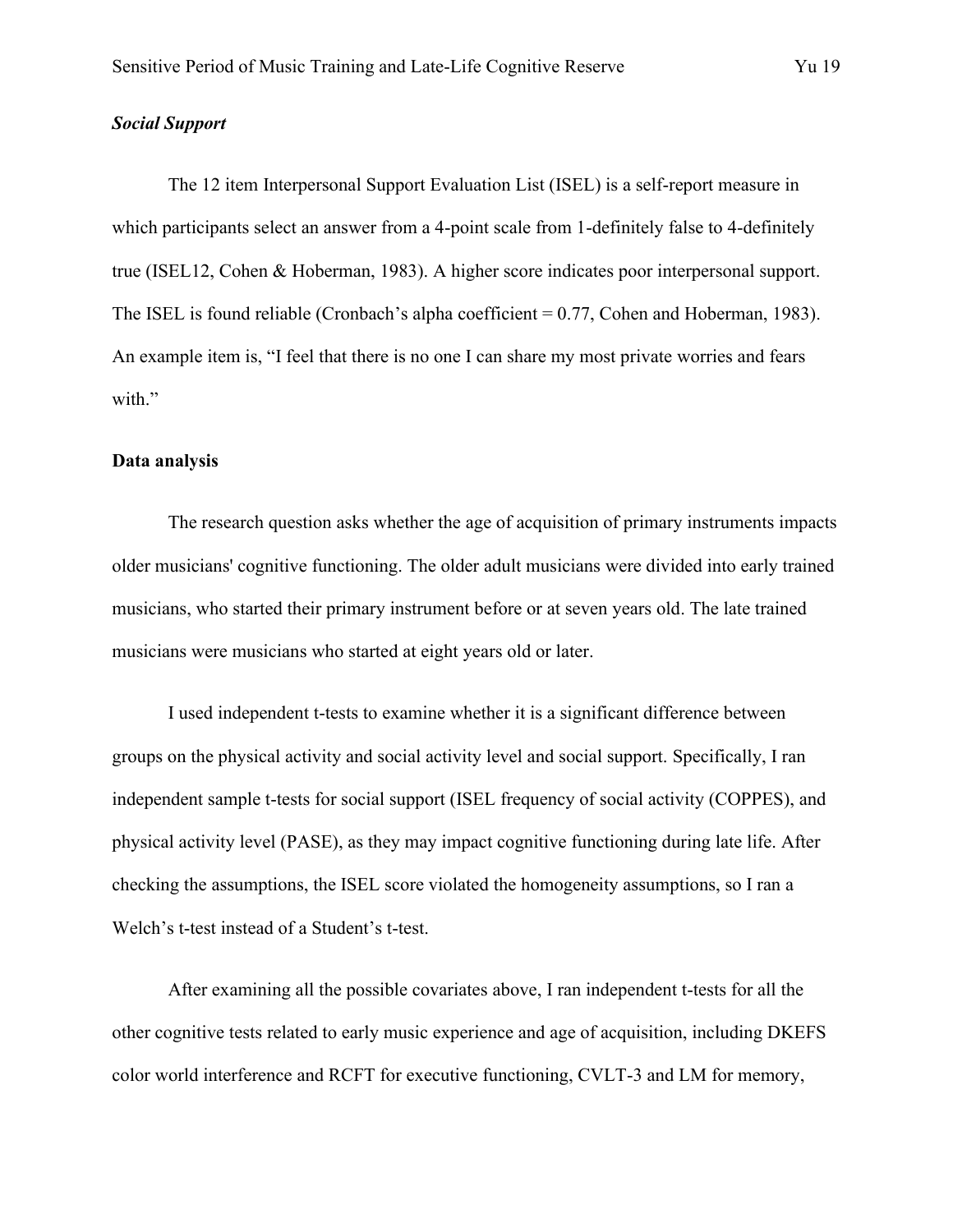Digit Span for attention, and Boston naming for language. After checking the assumptions, Boston naming, color word trials 3 and 4 violated the normality assumption, so I ran the Mann-Whitney U instead of the Student's t-test. The statistics for all dependent variables can be found in Appendix D.

#### **Results**

Thirty-one participants were included in the analysis, with 13 of them being early acquisition musicians (acquisition of primary instrument before seven years old) and 18 late acquisition musicians (acquisition of primary instrument after eight years old). I didn't match the participants for years of formal training, years of daily practice, and hours per week playing as the sample size was comparably small. The demographic statistics are shown at the end of the paper in Appendix A. Briefly, the sample consisted of 13 men (6 in the early trained musicians) and 18 women (7 in the early trained musicians), with an average age of 70.6 years old. Overall, the sample was relatively highly education (27 out of 31 participants have obtained a post secondary degree or higher education). Otherwise, all the participants in this sample retired from their job.

There was a significant difference between the two groups of musicians on the age of acquisition (Whitney  $U = 0.00$ ,  $p < 0.01$ , rank biserial correlation = 1), early trained musicians had a group mean age of 5.8 years old, and the late trained musicians had a group mean age of 11.8 years old.

There were no significant differences between early trained musicians and late trained musicians in any given control variables, including social support (Welch's T,  $t$  (26.4) = 1.5,  $p =$ .14, MD = 2.89,  $d = 0.53$ ), social activity level ( $t(25) = 1.63$ ,  $p = .11$ , MD = 5.30, d=0.64), and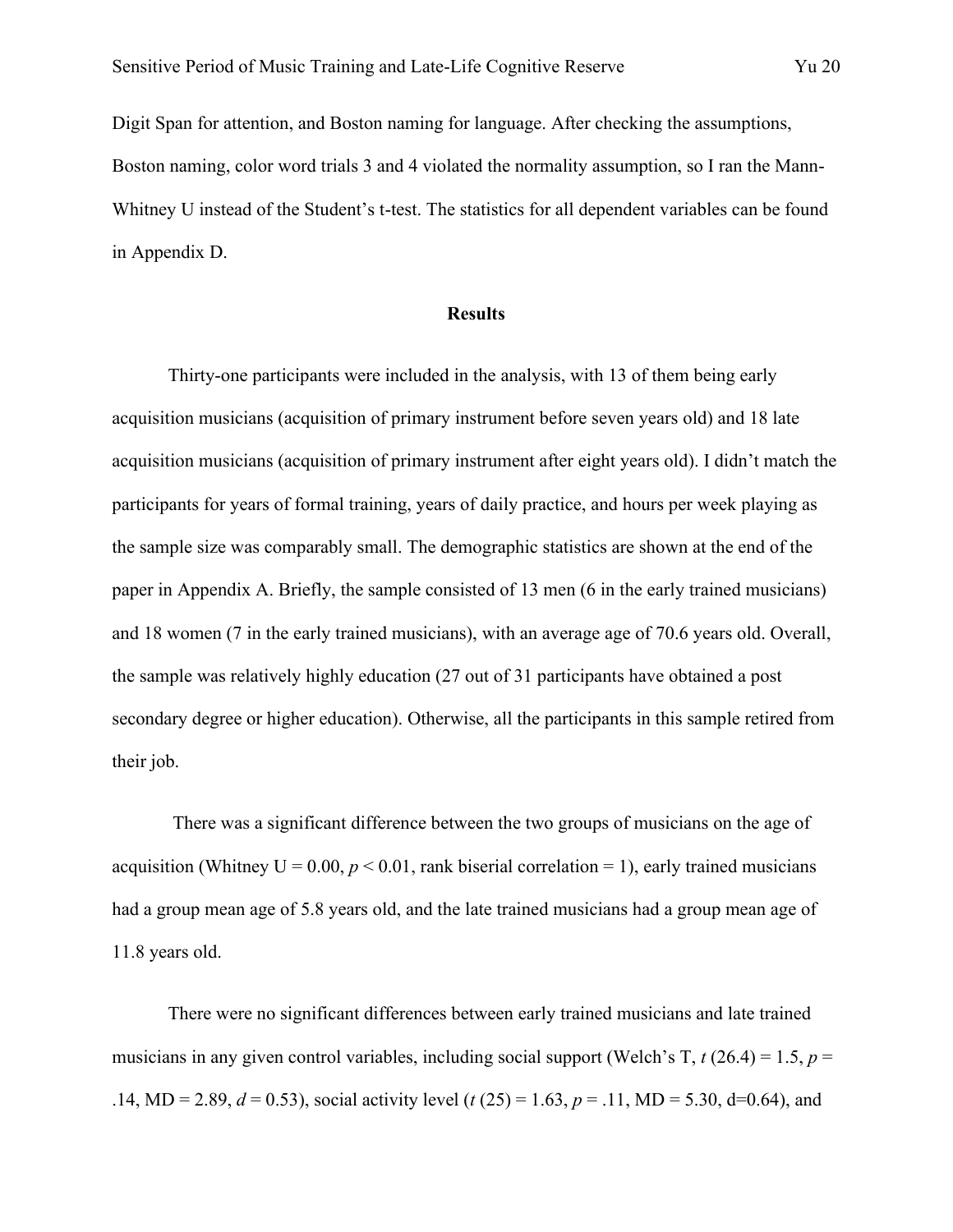physical activity level  $(t(29) = -0.71, p = .48, MD = -.69, d = -.26)$ . See the table in Appendix B for grouping variables, Appendix C for covariates, Appendix D for dependent variables, and Appendix E for Group Descriptives for dependent variables.

#### **Executive functioning**

For executive functioning, no group difference were observed between early trained musicians and late trained musicians on D-KEFS Color-Word Interference Trial 3 (Mann-Whitney  $U = 81$ ,  $p = 0.357$ , Rank biserial correlation = 0.21), or D-KEFS Color-Word Interference Trial 4 (Mann-Whitney  $U = 81.5$ ,  $p = .59$ , Rank biserial correlation = 0.12). I also compared group differences on RCFT as a measure of executive functioning. RCFT delayed recall showed no group difference between two groups of musicians,  $t(27) = 0.132$ ,  $p = .90$ ,  $d =$ 0.05.

#### **Memory**

No difference was observed between the groups on CVLT short delay (*t* (24) = 1.29, *p*  $=$ .29,  $d = .51$ , or CVLT long delay (*t* (24) = 0.71,  $p = .48$ ,  $d = 0.28$ ). Logical memory scale II shows no group difference,  $t(24) = -0.85$ ,  $p = .40$ ,  $d = .34$ . However, the CVLT-short delay had a medium effect size, indicating a finding of medium importance despite the non-significant *p*value.

#### **Attention**

There were no group difference on Digit Span Backward ( $t(27) = 1.4$ ,  $p = .17$ ,  $d = 0.53$ ), or Digit Span Sequence  $(t(27) = -.13, p = 0.90, d = -0.05$ . Again, the effect size of digit span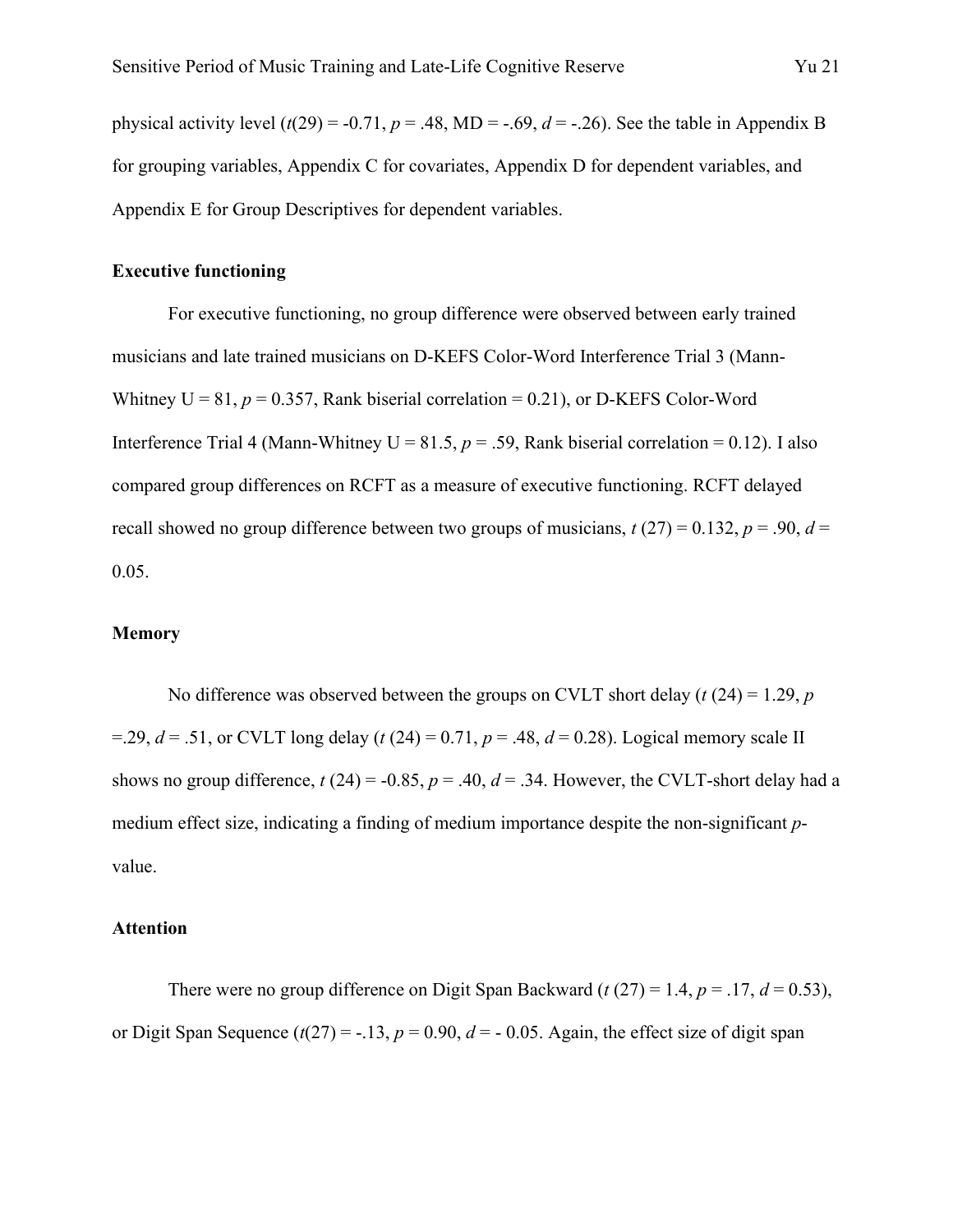backward indicates a medium effect, suggesting findings of importance without reaching the threshold of statistical significance.

#### **Language**

Boston Naming Test showed no significant group difference (Mann-Whitney U = 84.5, *p*  $= .43$ , Rank biserial correlation  $= 0.17$ ).

#### **Discussion**

This study examined executive functioning, memory, attention, and language differences between older adult musicians who started playing their primary musical instrument early (mean age of acquisition = 5.77) or later in childhood (mean age of acquisition = 11.8). There was a significant difference between two groups' acquisition age, so I could compare the cognitive functioning between the groups based on their age of acquisition.

No significant difference was observed between the two groups on any covariates: physical activity, social activity, or social support. Wan (2010) explained that the reduced activity level might be related to reduced cognitive functioning during late life. Higher levels of physical activity or social activity may benefit cognitive functioning and decrease the risk of dementia among older adults. Middle aged to older adults with a high social support level also demonstrates a higher cognitive function (Oremus et al., 2019). Therefore, no significant difference in physical activity level, social activity level, and social support mean these covariates likely could not account for participants' cognitive functioning in the current study. Otherwise, the early trained musicians has a higher mean score on boston naming for language, CVLT short delay and long delay for verbal memory, color word trial 3 for executive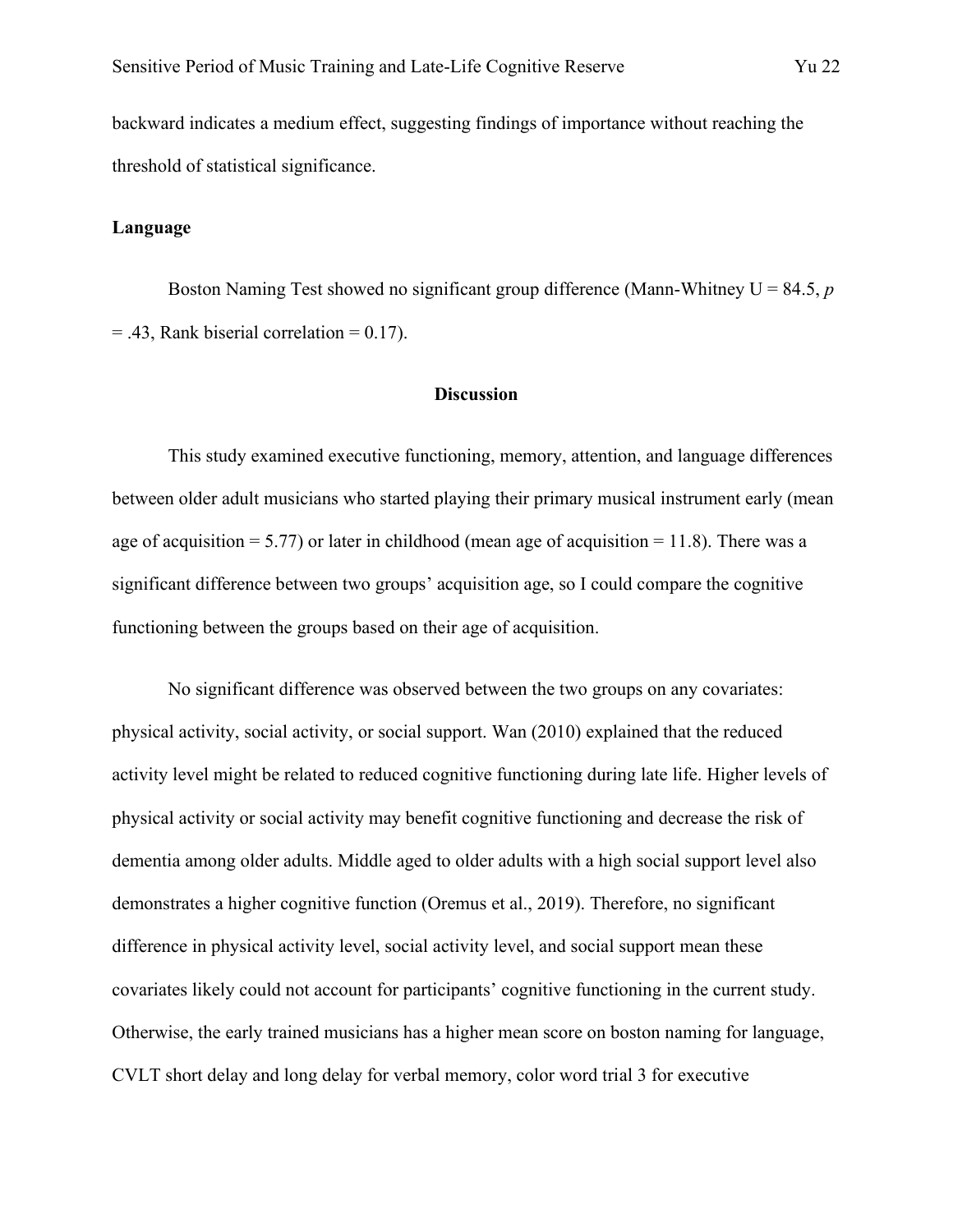functioning, Digit Span backward for complex attention, and RCFT for visual memory. This means early trained musicians might enjoy more cognitive improvement compare to late trained musicians, although not statistically significant.

Moreover, no significant difference was observed on any cognitive tests for executive functioning, memory, attention, and language. This result was not expected given my review of the literature and hypothesis that different ages of acquisition might impact cognitive aging and cognitive functioning differently. Research shows that after the age of 45, general cognition shows an age-related change in the population, and fine motor skills, processing speed, and visuospatial ability are all impacted by normal aging (Hoogendam et al. 2014). Much research indicates that musicians who received music training earlier in life enjoy better cognitive reserve due to better age-related neuroplasticity (Schlaug, 2005). And previous studies have found that intensive music training during sensitive periods enhances cognitive functioning during the ageing process (White, 2013). The ability to develop a new skill, such as instrument acquisition, at an early age might be stronger and provides more cognitive protection against age-related cognitive change. But the data in my research didn't indicate such effects, and none of the cognitive measures show a significant group difference.

The fact that many of the cognitive tests did not show significantly different results could have several different reasons, 1) age of acquisition only impacts the music-related executive functioning, such as rhythm synchronization and sensorimotor skills, which were not examined in this research, 2) the life experience of older adults is complicated by the decades of life that occurred since acquiring an instrument so that early music training experience may not be able to predict cognitive outcome in late ages, 3) due to a smaller than expected sample size, the power of the research is lower than expected, so I am not able to detect the differences.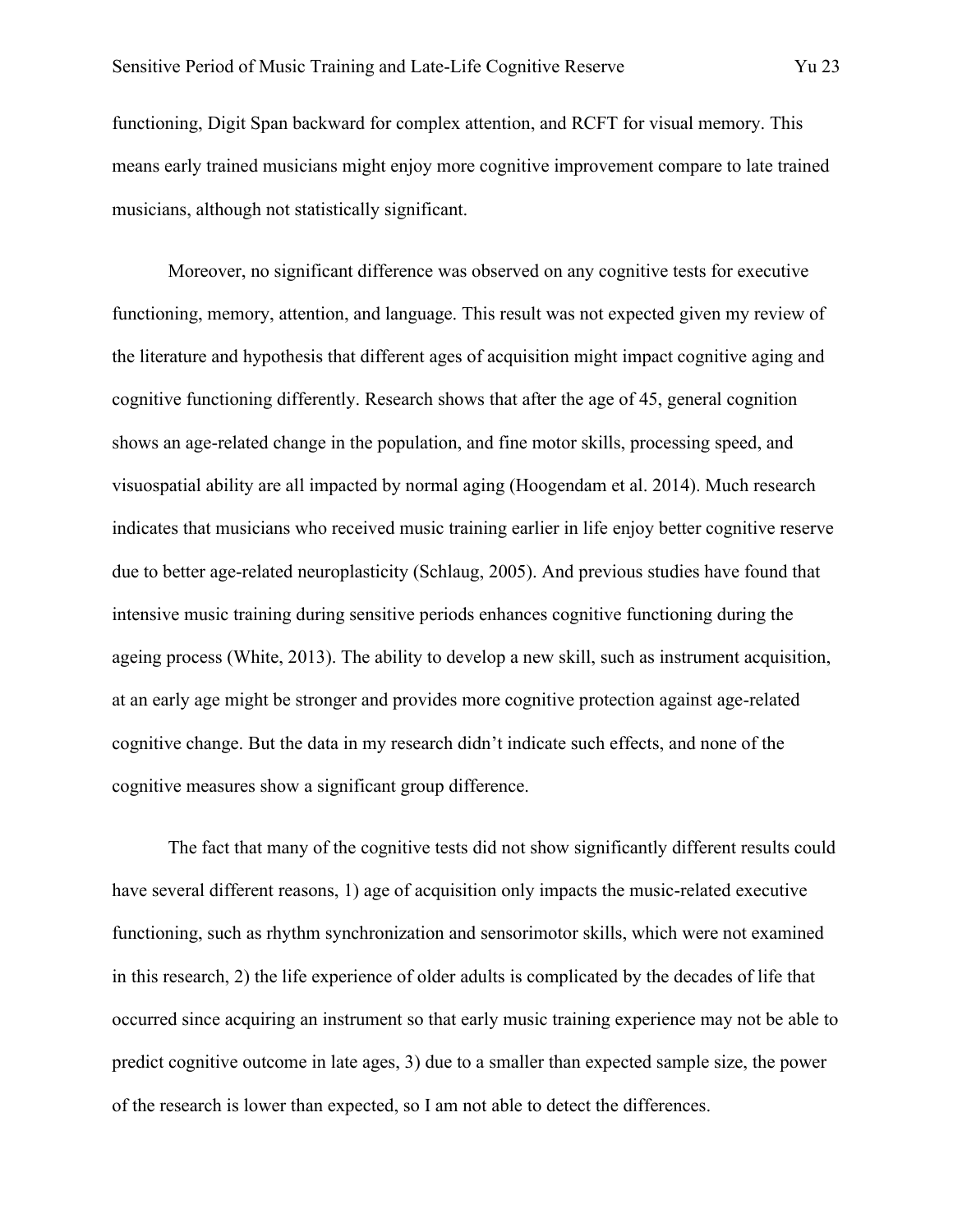Much research shows intensive music training on tonal instruments improves musicians' melodic discrimination and fine motor skills (Bailey, 2012, Hyde et al, 2009, Penhune 2020, Schlaug 2005, Steele et al, 2013, Watanabe et al. 2006), as they are more directly related to play an instrument. I did not observe any group differences in older adults' complex attention, executive functioning, memory, and language skills in my research. As I discussed earlier, a far transfer effect of music training is defined as the skills that can be generalized to another domain less related to previous training. For example, music training does not just improve the fine motor skills used in playing piano but improves general cognition, IQ, and language skill (Moreno et al., 2009; Norton, 2005, Portowitz, 2009). The existence of the far transfer effect in music training is controversial, and research does not show a consistent result on brain regions shared with music training, resulting in a far transfer effect. So, the early acquisition of music training may not have a substantial impact on general cognition to detect any far transfer effect years after, and music acquisition experience doesn't strongly impact general executive functioning, memory, attention, and language in late life. As the musicians gain more music experience during their life, the differences made by the age of acquisition could vanish, based on their years of formal training, hours of practice, and other factors. The two musician groups I used showed a significant difference in age of acquisition, but no significant difference in the general music experiences.

Another hypothesis is that the life experiences of older adult musicians are so complicated that I couldn't determine what experiences impacted their cognitive functioning. In my research, I encountered physical activity, social activity, and social support as covariates that impact cognitive ageing. Compared to Penhune's (2020) research, he matched the years of musical experience, years of formal training, hours of current practice, working memory,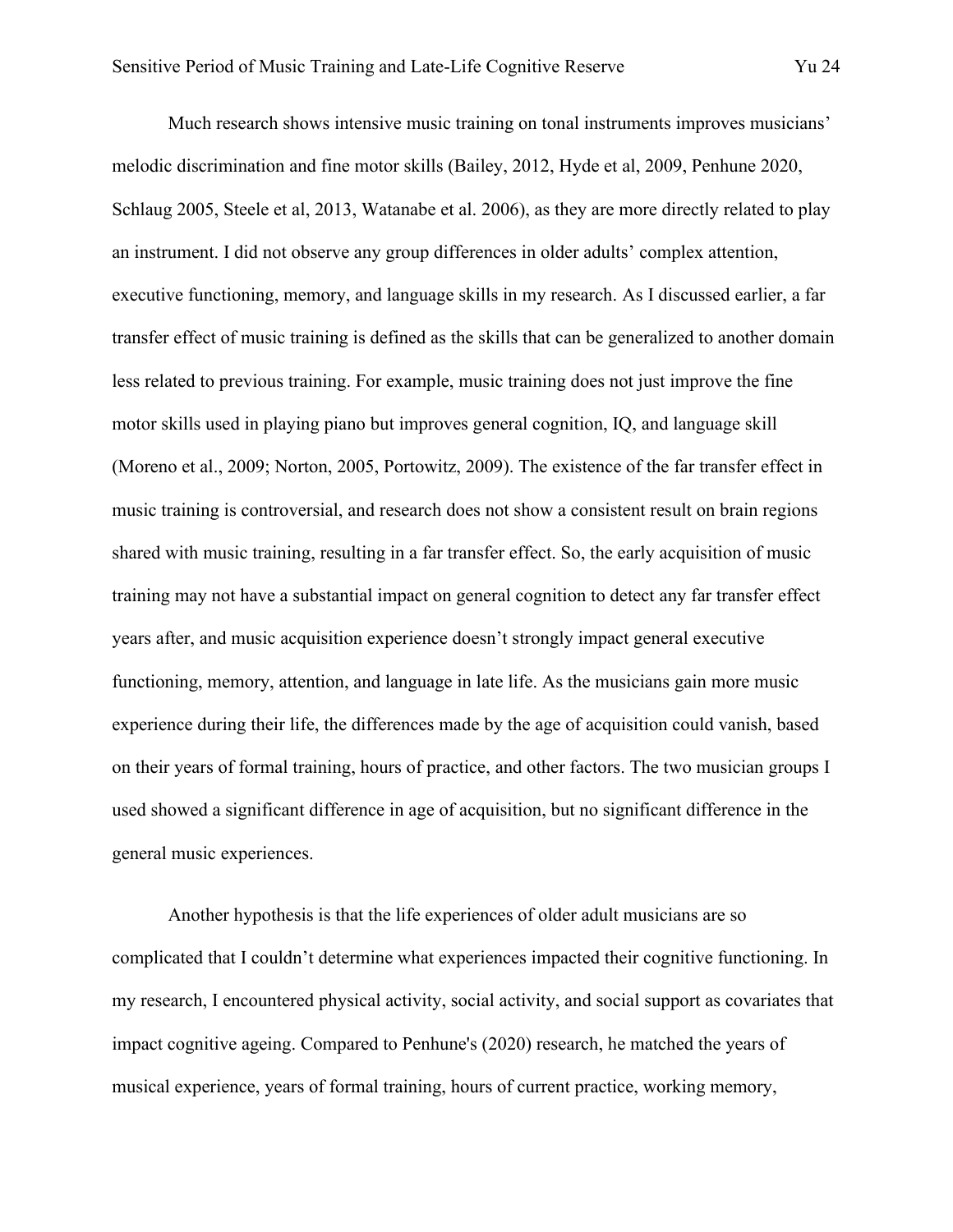cognitive function, socioeconomic status, and showed that early trained musicians outperform late trained musicians on many skills, there are more factors could be considered in my research design. I used the standardized score for many cognitive tests to ensure the participants were matched for education using the normed scores. Still, it could be possible to figure out a better way to engage the covariates directly in the data analysis. Other major life events could result in different cognitive outcomes, for example, history of head injury or diet and other health factors across the life. It is challenging for me to put an older adult's life into numbers and make sure I am representing their life experience. It's possible any links between an early life event like music training and late-life cognition cannot be established very easily because so many covariates occur in the decades in between.

Another hypothesis regarding the null findings is the power. My power is so much lower than expected, so there is a chance I made some type 2 errors and didn't detect the significant differences between the two groups, even though they exist. Using G\*power, my power was calculated to be around .20, where generally the goal power is .80. Those numbers suggest the study is significantly underpowered to detect any differences. Additional evidence for Type 2 error is seen in the effect sizes. In CVLT short delay free recall, for example, I got a *p*-value of 0.21 and effect size  $d = 0.51$ , this is a medium effect size, suggesting some importance in the findings, but without statistically significant differences. Similarly, in Digit Span Backward, I got a  $p = 0.17$ , effect size  $d = 0.53$ , also a medium effect size. Given the low power I have in this research, those two cognitive tests might have failed to reach the threshold of significance (.05) as I have such a high chance (over 70%) of making Type 2 errors.

#### **Limitations and future directions**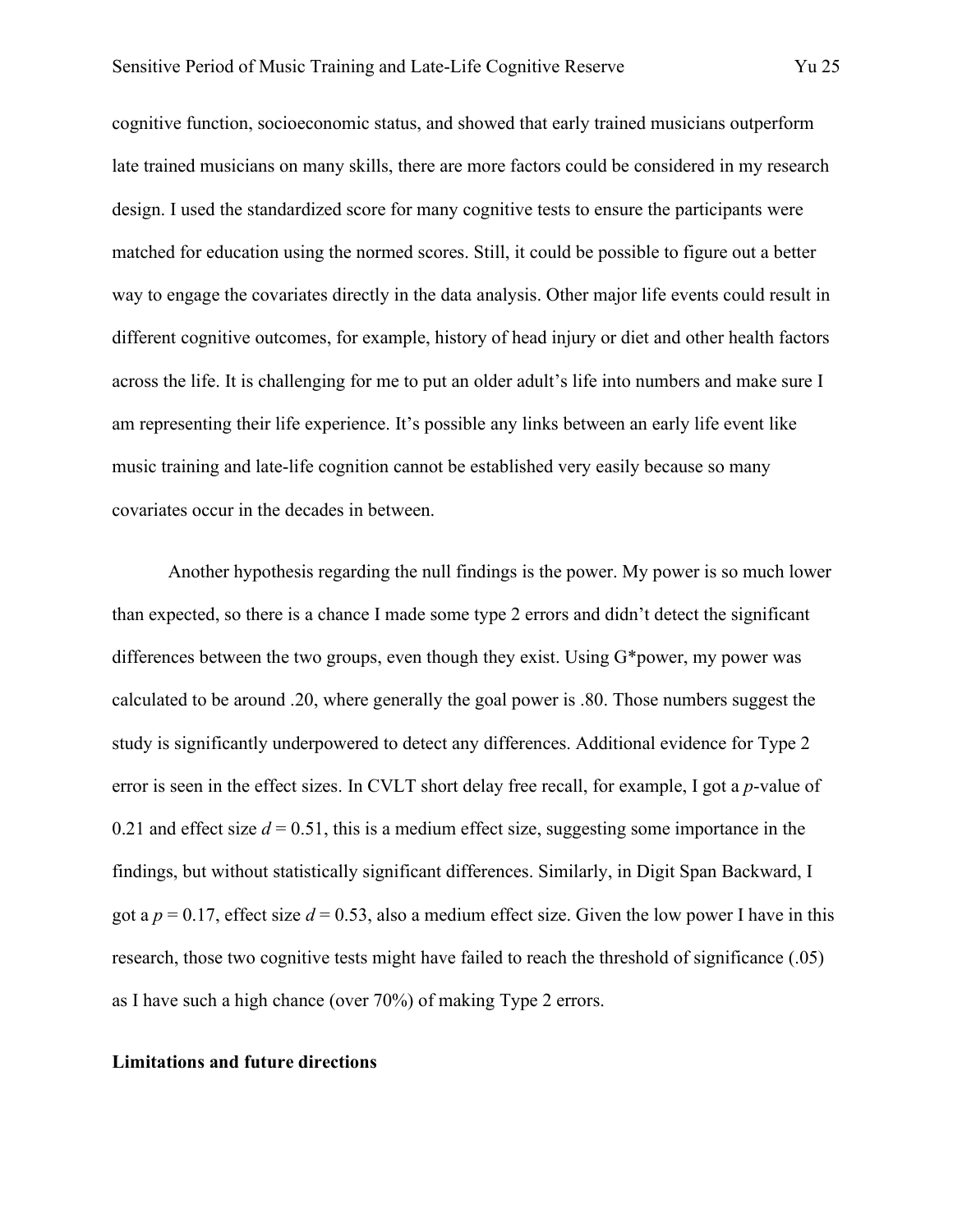Few researchers would put the sensitive period and older adults together since the sensitive period is exclusive to children. This design is newer, and I think it would be helpful in exploring the long-term cognitive outcome of early age music training by examining older adult musicians. The disadvantage of the design is I didn't use a control group to compare with the two groups of musicians, even if the score of the cognitive battery is standardized, it is still unclear what is the baseline of older adults' cognitive functioning.

Otherwise, many other covariates could be considered and may be included in the analysis. Finally, a larger sample size (30-50 in each group rather than in total sample size) would boost the power of the study to detect differences. I only had 31 participants in total who satisfied my selection criteria. The power of this research is shown to be extremely low, and it is very hard to detect any significant differences if they exist.

#### **Conclusions**

Older adults' life experience has gained attention from psychologists, medical care workers, professionals, and family members. It is essential to realize the risk factors and protective factors on older adults' cognitive functioning. Early music training may promote neuroplasticity and cognitive development, the sensitive period of music training and its effect is still unclear. Moreover, examining the relationship between early music training experience and late-life cognitive functioning is complex, particularly when considering a potential sensitive period of music training.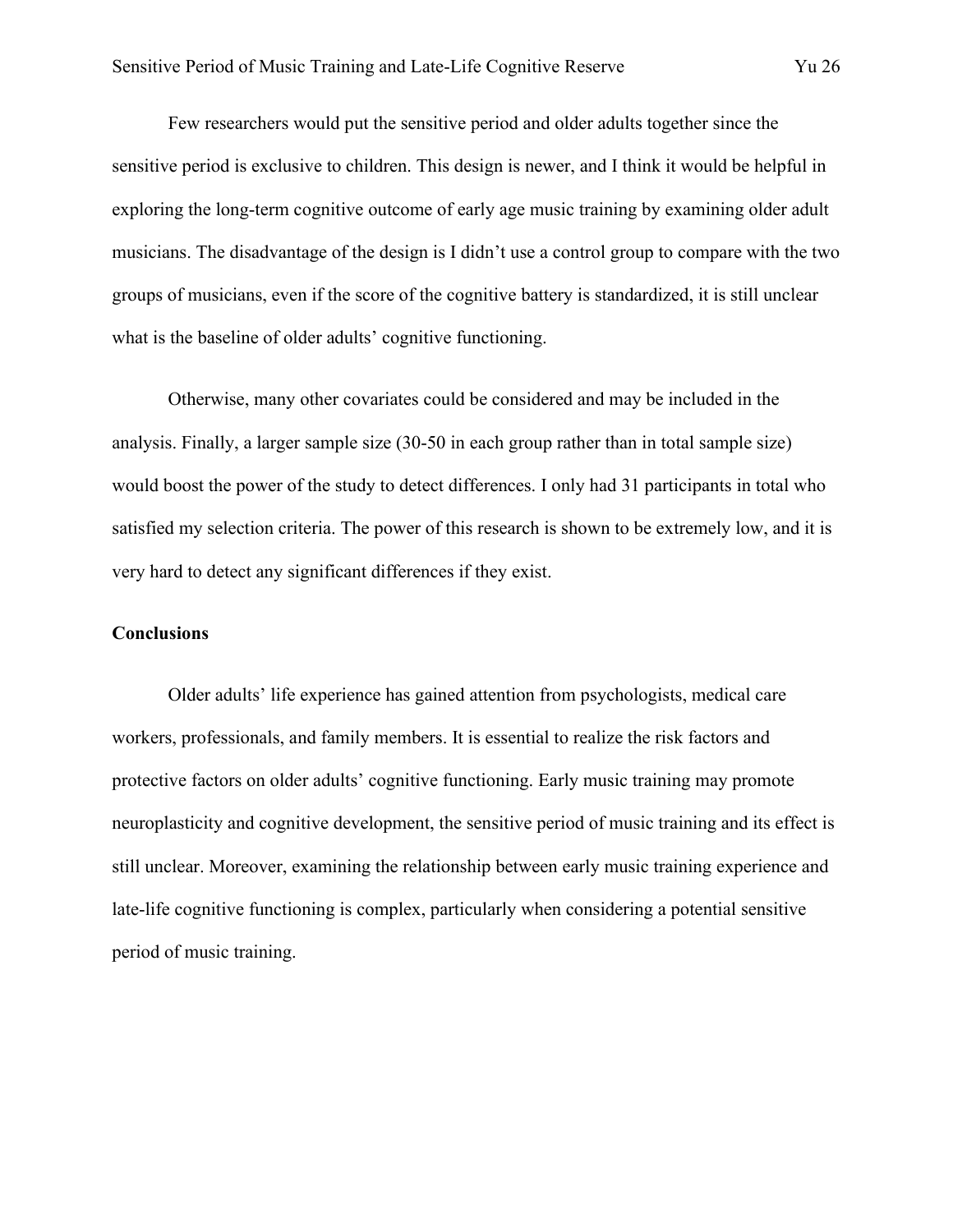#### **References**

- Bailey, J., & Penhune, V. B. (2012). A sensitive period for musical training: Contributions of age of onset and cognitive abilities. *Annals of the New York Academy of Sciences*, *1252*(1), 163–170.<https://doi.org/10.1111/j.1749-6632.2011.06434.x>
- Barrera-Caballero, S., Romero-Moreno, R., del Sequeros Pedroso-Chaparro, M., Olmos, R., Vara-García, C., Gallego-Alberto, L., Cabrera, I., Márquez-González, M., Olazarán, J., & Losada-Baltar, A. (2021). Stress, cognitive fusion and comorbid depressive and anxiety symptomatology in dementia caregivers. *Psychology and Aging*, *36*(5), 667–676. https://doi.org/10.1037/pag0000624
- Bugos, J. A. (2019). The effects of bimanual coordination in music interventions on executive functions in aging adults. *Frontiers in Integrative Neuroscience*, *13*. <https://doi.org/10.3389/fnint.2019.00068>
- Cohen, S. (2010). The Interpersonal Support Evaluation List 12 Item Version.
- Cohen, S., & Hoberman, H. (1983). Positive events and social supports as buffers of life change stress. Journal of Applied Social Psychology, 13, 99-125.
- Diaz Abrahan, V., Shifres, F., & Justel, N. (2020). Impact of music-based intervention on verbal memory: An experimental behavioral study with older adults. *Cognitive Processing*, *22*(1), 117–130.<https://doi.org/10.1007/s10339-020-00993-5>
- Fastenau, P. S., Denburg, N. L., & Hufford, B. J. (1999). Adult norms for the Rey-Osterrieth Complex Figure Test and for supplemental recognition and matching trials from the Extended Complex Figure Test. The Clinical Neuropsychologist, 13(1), 30-47.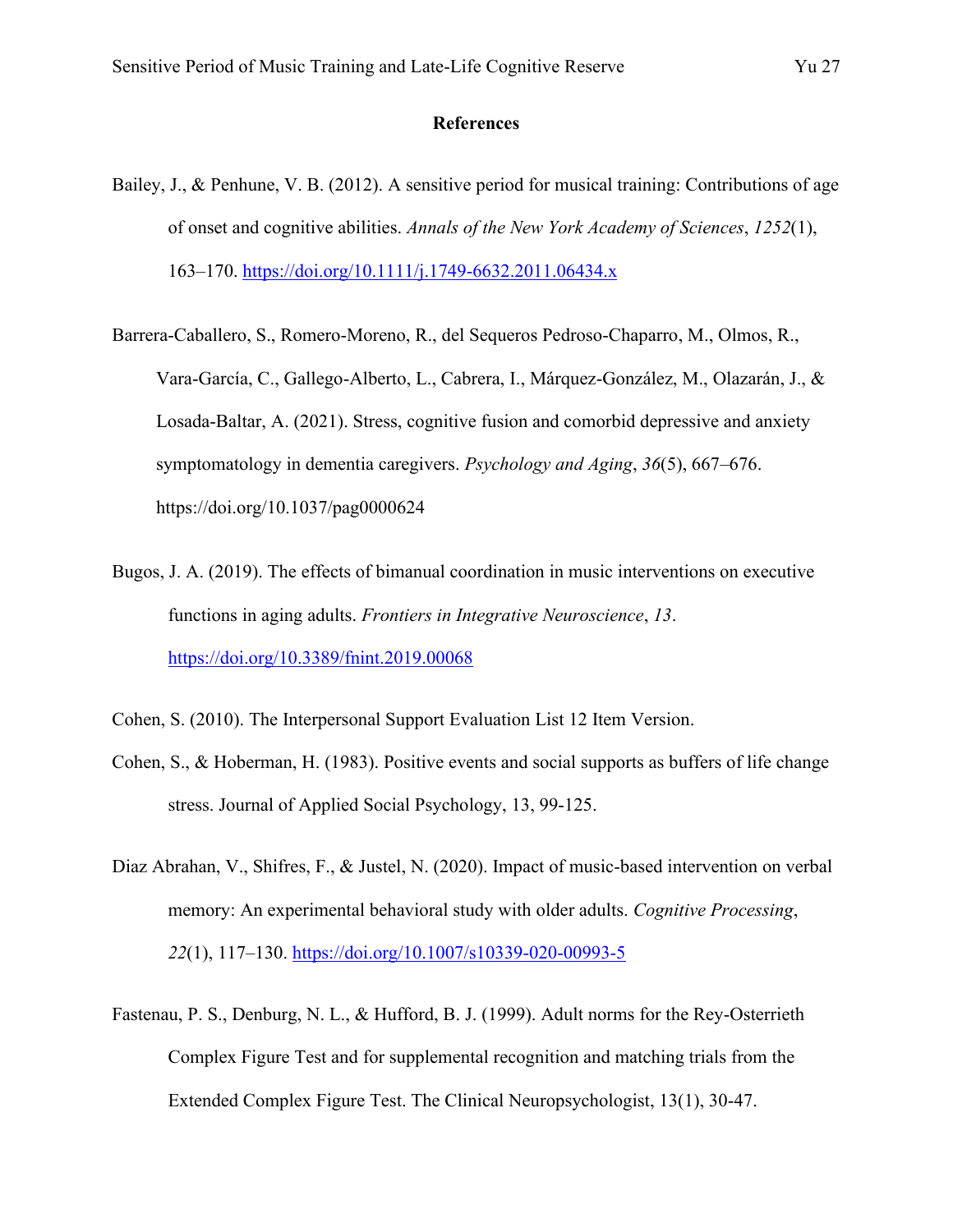- Ferraro, F. R., & Lowell, K. (2010). Boston Naming Test. In I. B. Weiner & W. E. Craighead (Eds.), The Corsini Encyclopedia of Psychology. Hoboken, NJ, USA: John Wiley & Sons, Inc. Retrieved from http://doi.wiley.com/10.1002/9780470479216.corpsy0139
- Fjell, A. M., & Walhovd, K. B. (2010). Structural brain changes in aging: courses, causes and cognitive consequences. *Reviews in the Neurosciences*, *21*(3). https://doi.org/10.1515/revneuro.2010.21.3.187
- Fjell, A. M., Sneve, M. H., Grydeland, H., Storsve, A. B., & Walhovd, K. B. (2016). The disconnected brain and executive function decline in aging. *Cerebral Cortex*. https://doi.org/10.1093/cercor/bhw082
- Gooding, L. F., Abner, E. L., Jicha, G. A., Kryscio, R. J., & Schmitt, F. A. (2013). Musical training and late-life cognition. *American Journal of Alzheimer's Disease & Other Dementias*, *29*(4), 333–343. https://doi.org/10.1177/1533317513517048
- Hanna-Pladdy, B., & MacKay, A. (2011). The relation between instrumental musical activity and cognitive aging. *Neuropsychology*, *25*(3), 378–386. https://doi.org/10.1037/a0021895
- Hoogendam, Y. Y., Hofman, A., van der Geest, J. N., van der Lugt, A., & Ikram, M. A. (2014). Patterns of cognitive function in aging: The Rotterdam Study. *European Journal of Epidemiology*, *29*(2), 133–140. https://doi.org/10.1007/s10654-014-9885-4
- Hudak, E. M., Bugos, J., Andel, R., Lister, J. J., Ji, M., & Edwards, J. D. (2019). Keys to staying sharp: A randomized clinical trial of piano training among older adults with and without mild cognitive impairment. *Contemporary Clinical Trials*, *84*, 105789. https://doi.org/10.1016/j.cct.2019.06.003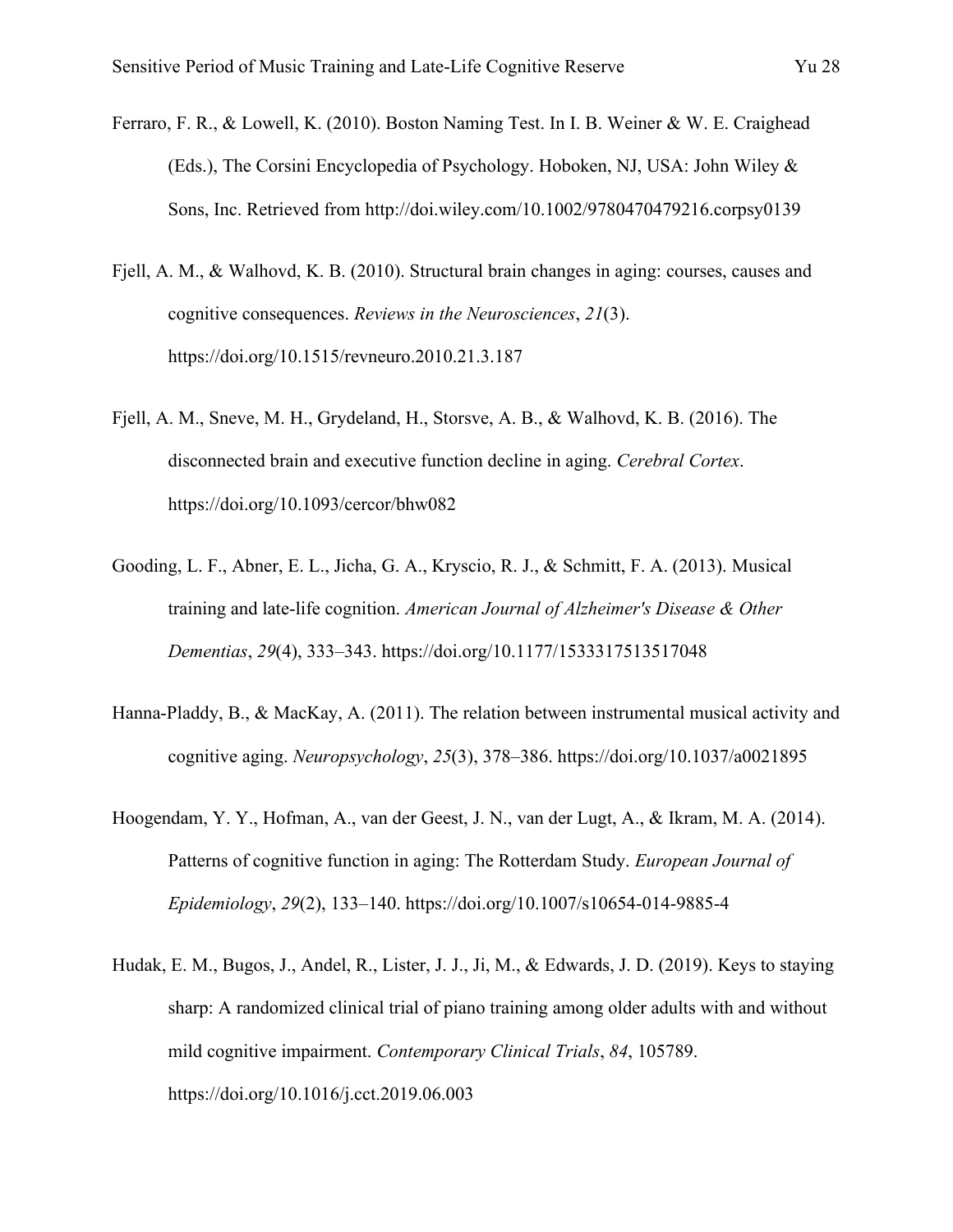- Hyde, K. L., Lerch, J., Norton, A., Forgeard, M., Winner, E., Evans, A. C., & Schlaug, G. (2009). Musical training shapes structural brain development. *Journal of Neuroscience*, *29*(10), 3019–3025. https://doi.org/10.1523/jneurosci.5118-08.2009
- Kim, S. J., Cho, S. R., and Yoo, G. E. (2017). Age-related changes in bimanual instrument playing with rhythmic cueing. Front. Psychol. 8:1569. DOI: 10.3389/fpsyg.2017.01569
- Moreno, S., Bialystok, E., Barac, R., Schellenberg, E. G., Cepeda, N. J., & Chau, T. (2011). Short-term music training enhances verbal intelligence and executive function. *Psychological Science*, *22*(11), 1425–1433. https://doi.org/10.1177/0956797611416999
- Mussoi, B. S. (2021). The impact of music training and working memory on speech recognition in older age. *Journal of Speech, Language, and Hearing Research*, *64*(11), 4524–4534. https://doi.org/10.1044/2021\_jslhr-20-00426
- Norton, A., Winner, E., Cronin, K., Overy, K., Lee, D. J., & Schlaug, G. (2005). Are there preexisting neural, cognitive, or motoric markers for musical ability? *Brain and Cognition*, *59*(2), 124–134.<https://doi.org/10.1016/j.bandc.2005.05.009>
- Oremus, M., Konnert, C., Law, J., Maxwell, C. J., O'Connell, M. E., & amp; Tyas, S. L. (2019). Social support and cognitive function in middle- and older-aged adults: Descriptive analysis of CLSA Tracking Data. European Journal of Public Health, 29(6), 1084–1089. https://doi.org/10.1093/eurpub/ckz047
- Penhune, V. B. (2020). A gene-maturation-environment model for understanding sensitive period effects in musical training. *Current Opinion in Behavioral Sciences*, *36*, 13–22. https://doi.org/10.1016/j.cobeha.2020.05.011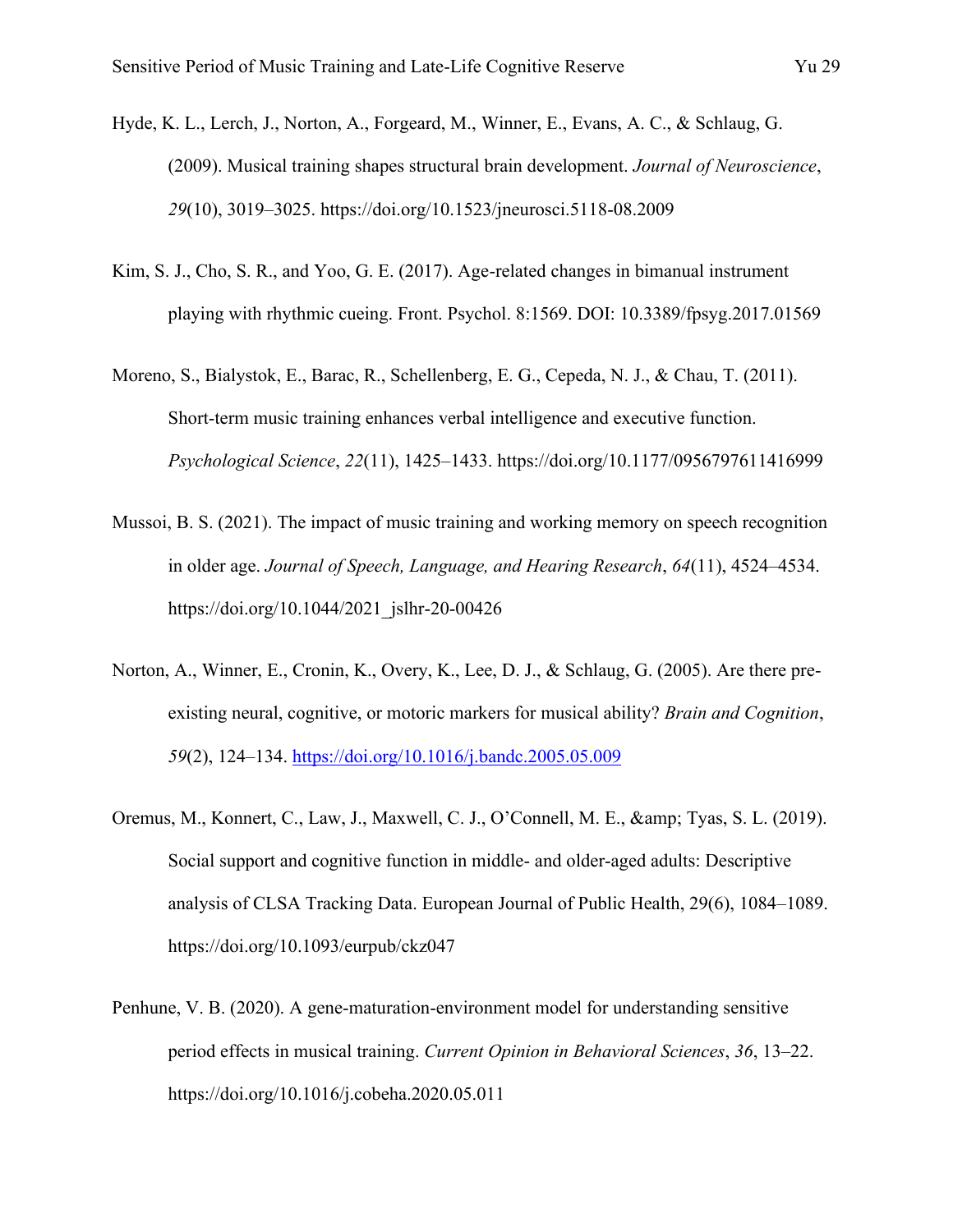- Raz, N., & Rodrigue, K. M. (2006). Differential aging of the brain: Patterns, cognitive correlates and modifiers. *Neuroscience & Biobehavioral Reviews*, *30*(6), 730–748. <https://doi.org/10.1016/j.neubiorev.2006.07.001>
- Ridder, K. L., Gallagher-Thompson, D., & Thompson, L. W. (2004). California older person's pleasant events schedule: Manual.
- Sarason, I. G., Sarason, B. R., Shearin, E. N., & Pierce, G. R. (1987). A brief measure of social support: Practical and theoretical implications. Journal of social and personal relationships, 4(4), 497-510.
- Schlaug, G. (2005). Effects of music training on the child's brain and Cognitive Development. *Annals of the New York Academy of Sciences*, *1060*(1), 219–230.

https://doi.org/10.1196/annals.1360.015

- Schlaug, G. (2015). Musicians and music-making as a model for the study of brain plasticity. *Progress in Brain Research*, 37–55. https://doi.org/10.1016/bs.pbr.2014.11.020
- Steele, C. J., Bailey, J. A., Zatorre, R. J., & Penhune, V. B. (2013). Early musical training and white-matter plasticity in the corpus callosum: Evidence for a sensitive period. *Journal of Neuroscience*, *33*(3), 1282–1290.<https://doi.org/10.1523/jneurosci.3578-12.2013>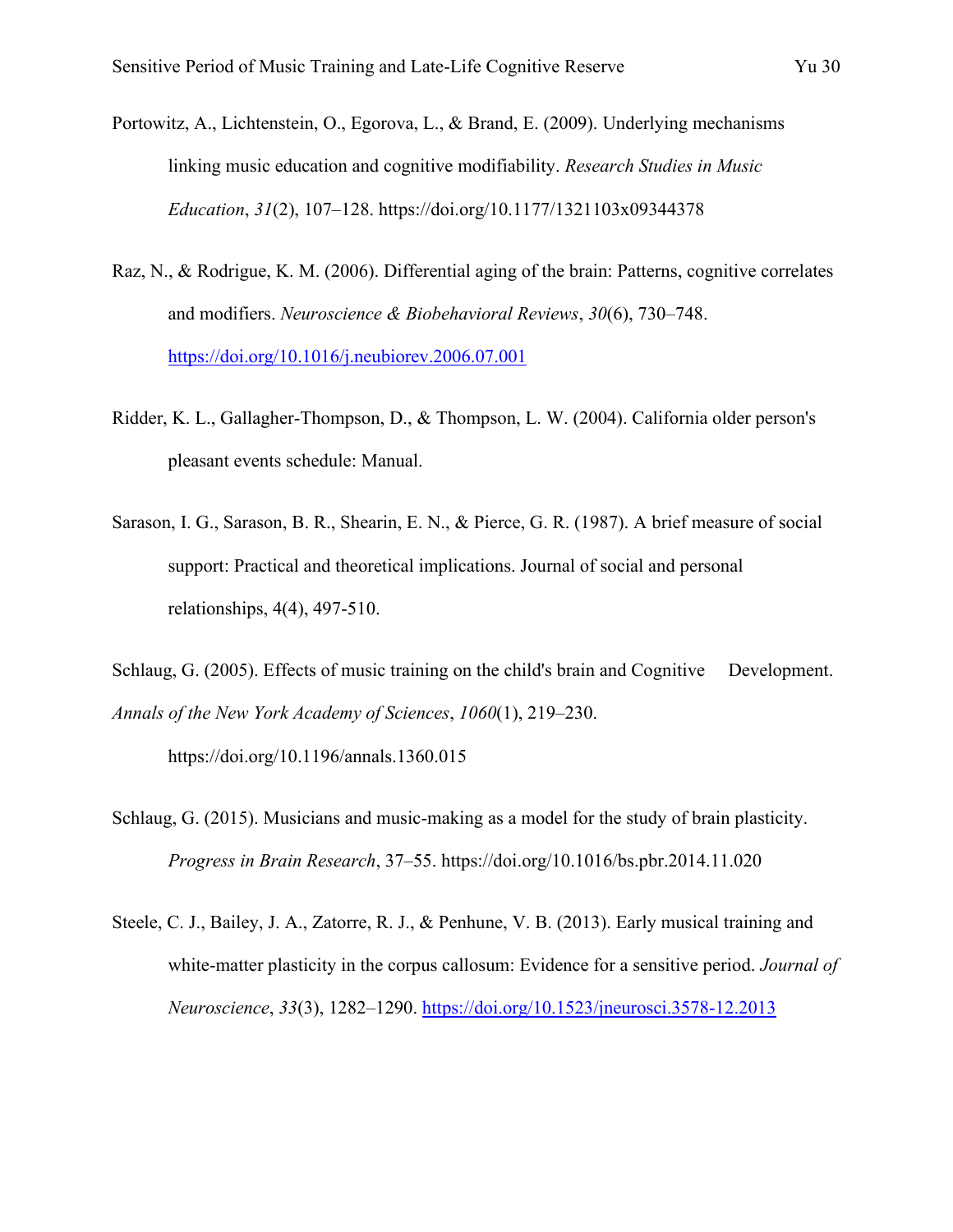- Stewart Williams, J., Myléus, A., Chatterji, S., & Valentine, N. (2020). Health Systems responsiveness among older adults: Findings from the World Health Organization Study on Global Ageing and Adult Health. *Global Public Health*, *15*(7), 999–1015. https://doi.org/10.1080/17441692.2020.1742365
- Strong, J. V., & Mast, B. T. (2018). The cognitive functioning of older adult instrumental musicians and non-musicians. *Aging, Neuropsychology, and Cognition*, *26*(3), 367–386. https://doi.org/10.1080/13825585.2018.1448356
- Strong, J. V., & Midden, A. (2018). Cognitive differences between older adult instrumental musicians: Benefits of continuing to play. *Psychology of Music*, *48*(1), 67–83. https://doi.org/10.1177/0305735618785020
- Sutcliffe, R., Du, K., & Ruffman, T. (2020). Music-making and neuropsychological aging: A Review. *Neuroscience & Biobehavioral Reviews*, *113*, 479–491. https://doi.org/10.1016/j.neubiorev.2020.03.026
- Wan, C. Y., & Schlaug, G. (2010). Music-making as a tool for promoting brain plasticity across the life span. *The Neuroscientist*, *16*(5), 566–577.

<https://doi.org/10.1177/1073858410377805>

- Washburn, R. A., Smith, K. W., Jette, A. M., & Janney, C. A. (1993). The Physical Activity Scale for the Elderly (PASE): development and evaluation. Journal of clinical epidemiology, 46(2), 153-162.
- Wechsler, D. (2008). Wechsler memory scale–fourth edition (WMS-IV) technical and interpretive manual.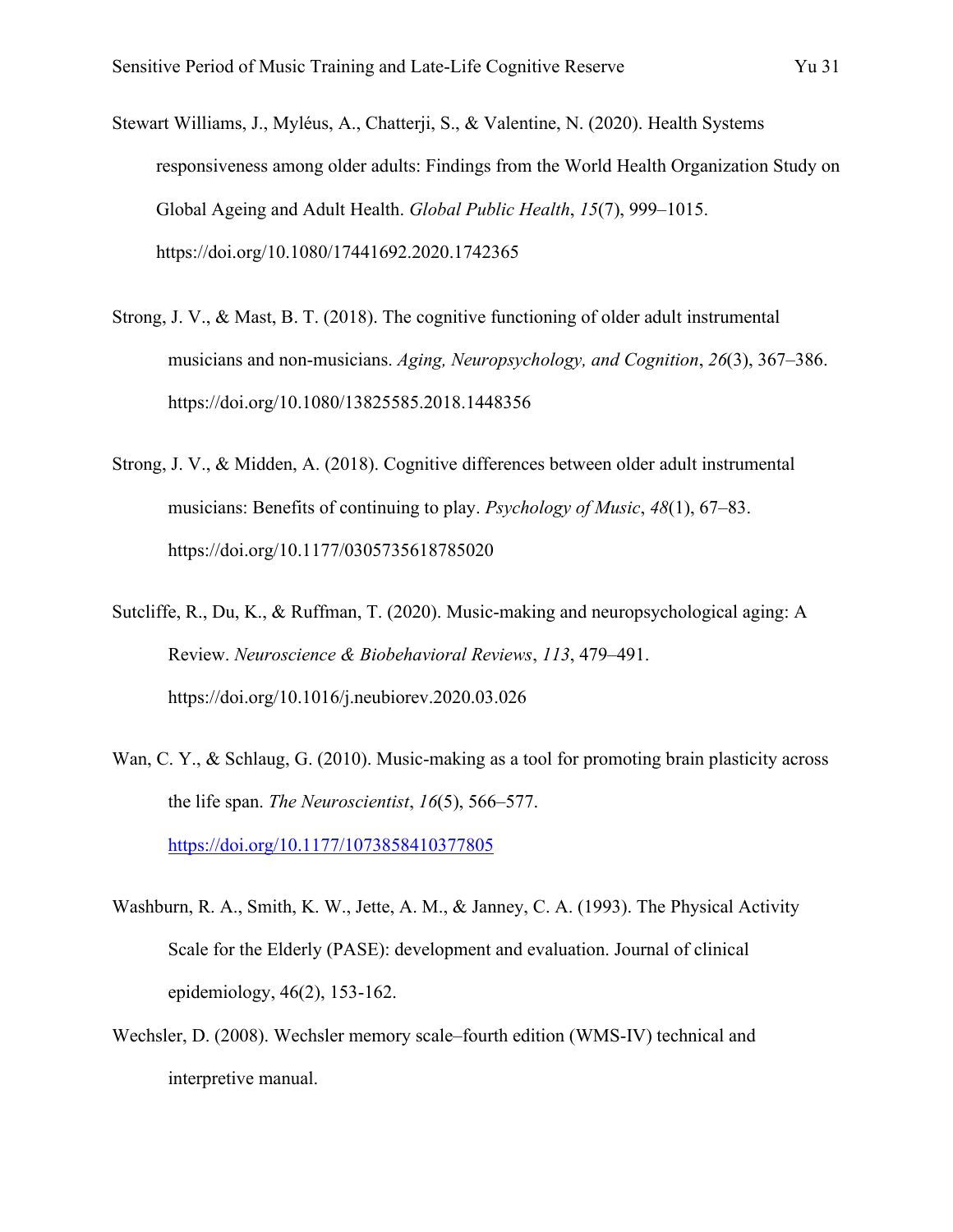- Wechsler, D., Coalson, D. L., & Raiford, S. (2008). WAIS-IV Technical and Interpretive Manual. In Wechsler Adult Intelligence Scale-Fourth Edition.
- Wesseldijk, L. W., Mosing, M. A., & Ullén, F. (2020). Why is an early start of training related to musical skills in adulthood? A genetically informative study. *Psychological Science*, *32*(1), 3–13. https://doi.org/10.1177/0956797620959014
- White, E. J., Hutka, S. A., Williams, L. J., & Moreno, S. (2013). Learning, neural plasticity and sensitive periods: Implications for language acquisition, music training and transfer across the lifespan. *Frontiers in Systems Neuroscience*, *7*.https://doi.org/10.3389/fnsys.2013.00090
- Wulff, J., Fänge, A. M., Lethin, C., & Chiatti, C. (2020). Self-reported symptoms of depression and anxiety among informal caregivers of persons with dementia: A cross-sectional comparative study between Sweden and Italy. *BMC Health Services Research*, *20*(1). https://doi.org/10.1186/s12913-020-05964-2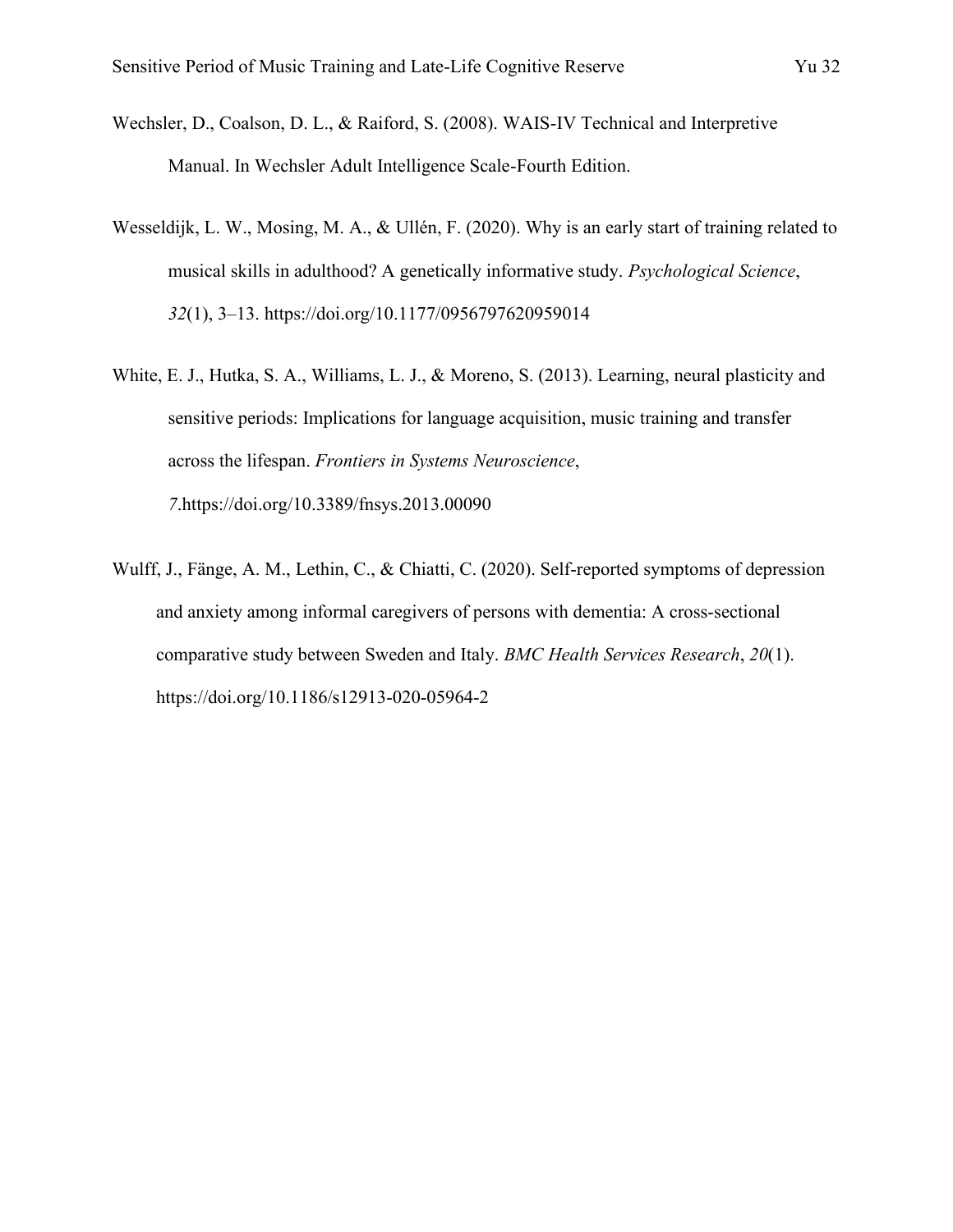# **Appendices**

# *Appendix A: Demographics*

|                                                            | <b>EARLY ACQUISITION (&lt;7</b><br>YEARS OLD, N=13) | <b>LATE ACQUISITION (8</b><br>YEARS OLD $+$ , N=18) |
|------------------------------------------------------------|-----------------------------------------------------|-----------------------------------------------------|
| <b>GENDER</b>                                              |                                                     |                                                     |
| <b>MALE</b>                                                | 6                                                   | $\overline{7}$                                      |
| <b>FEMALE</b>                                              | $\overline{7}$                                      | 11                                                  |
| <b>RACE</b>                                                |                                                     |                                                     |
| <b>WHITE</b>                                               | 13                                                  | 17                                                  |
| MORE THAN ONE RACE                                         | $\Omega$                                            | $\mathbf{1}$                                        |
| AGE                                                        | 63-76, M=71.9, SD=4.27                              | $61-84$ , M=69.6, SD=6.21                           |
| <b>YEARS OF EDUCATION</b>                                  | 15-20, $M=17.3$ , SD=1.6                            | 12-24, $M=17.6$ , SD=3.7                            |
| <b>HIGHEST DEGREE</b>                                      |                                                     |                                                     |
| <b>HIGH SCHOOL</b>                                         | $\boldsymbol{0}$                                    | $\overline{4}$                                      |
| <b>BACHELORS</b>                                           | 10                                                  | $\overline{7}$                                      |
| <b>MASTERS</b>                                             | $\mathbf{1}$                                        | $\overline{4}$                                      |
| <b>DOCTORAL</b>                                            | $\mathbf{1}$                                        | 2                                                   |
| <b>MARITAL STATUS</b>                                      |                                                     |                                                     |
| <b>SINGLE</b>                                              | $\boldsymbol{0}$                                    | $\mathfrak{Z}$                                      |
| DIVORCED/SEPERATED                                         | 3                                                   | $\overline{2}$                                      |
| WIDOW(ER)                                                  | $\overline{0}$                                      | $\overline{2}$                                      |
| <b>MARRIED</b>                                             | 10                                                  | 10                                                  |
| <b>COMMON LAW</b>                                          | $\boldsymbol{0}$                                    | $\mathbf{1}$                                        |
| <b>EMPLOYMENT STATUS</b>                                   |                                                     |                                                     |
| <b>RETIRED</b>                                             | 13 (100%)                                           | 18 (100%)                                           |
| <b>EMPLOYEED</b>                                           | $\Omega$                                            | $\theta$                                            |
| <b>AGE OF ACQUISITION</b>                                  | 2-7, $M = 5.8$ years old                            | 8-20, $M = 11.8$ years old                          |
| <b>YEARS OF FORMAL</b>                                     |                                                     |                                                     |
| <b>TRAINING</b>                                            |                                                     |                                                     |
| 0-1 YEARS                                                  | $\mathbf{1}$                                        | $\overline{3}$                                      |
| 1-3 YEARS                                                  | 1                                                   | 6                                                   |
| 4-5 YEARS                                                  | 3                                                   | 5                                                   |
| 6-10 YEARS                                                 | 6                                                   | 1                                                   |
| 10+ YEARS                                                  | $\mathbf{1}$                                        | $\overline{2}$                                      |
| YEARS OF REGULAR DAILY                                     |                                                     |                                                     |
| <b>PRACTICE</b>                                            |                                                     |                                                     |
| 0-1 YEARS                                                  | $\mathbf{1}$                                        | $\overline{2}$                                      |
| 1-3 YEARS                                                  | 2                                                   | $\overline{2}$                                      |
| 4-5 YEARS                                                  | $\,1$                                               | $\overline{2}$                                      |
| 6-10 YEARS                                                 | $\overline{2}$                                      | $\mathbf{0}$                                        |
| 10+ YEARS                                                  | $\overline{7}$                                      | 11                                                  |
| <b>HOURS PER WEEK PLAYING</b><br><b>AFTER 60 YEARS OLD</b> | Missing = 4, 0-70, M=14, SD =<br>22.2               | Missing = 2, 0-104, M=12.8, SD =<br>24.9            |
|                                                            |                                                     |                                                     |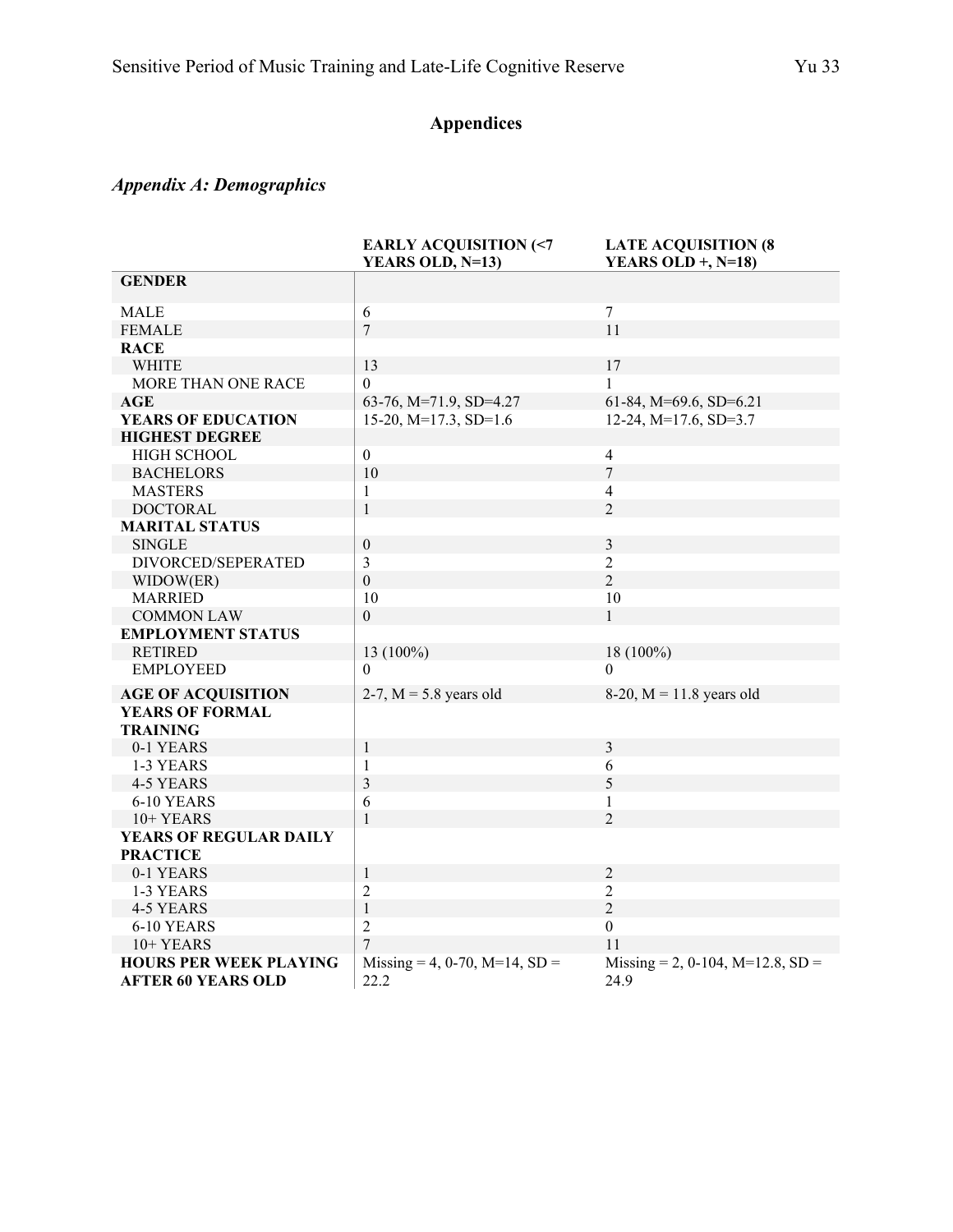## Appendix B: independent t-test for grouping variable and assumptions

|      | Independent Samples T-Test |                  |         |                           |                         |                              |                              |
|------|----------------------------|------------------|---------|---------------------------|-------------------------|------------------------------|------------------------------|
|      |                            | <b>Statistic</b> | p       | <b>Mean</b><br>difference | <b>SE</b><br>difference |                              | <b>Effect</b><br><b>Size</b> |
| MQ18 | Mann-<br>Whitney U         | 0.00             | < 0.001 | $-5.00$                   |                         | Rank biserial<br>correlation | 1.00                         |

Normality Test (Shapiro-Wilk)

|      | w     | р       |
|------|-------|---------|
| MQ18 | 0.842 | < 0.001 |

Homogeneity of Variances Test (Levene's)

|      | F.   | df | df <sub>2</sub> | p     |
|------|------|----|-----------------|-------|
| MQ18 | 4.94 | 1  | 29              | 0.034 |

Note: MQ18 = Age of acquisition of primary instrument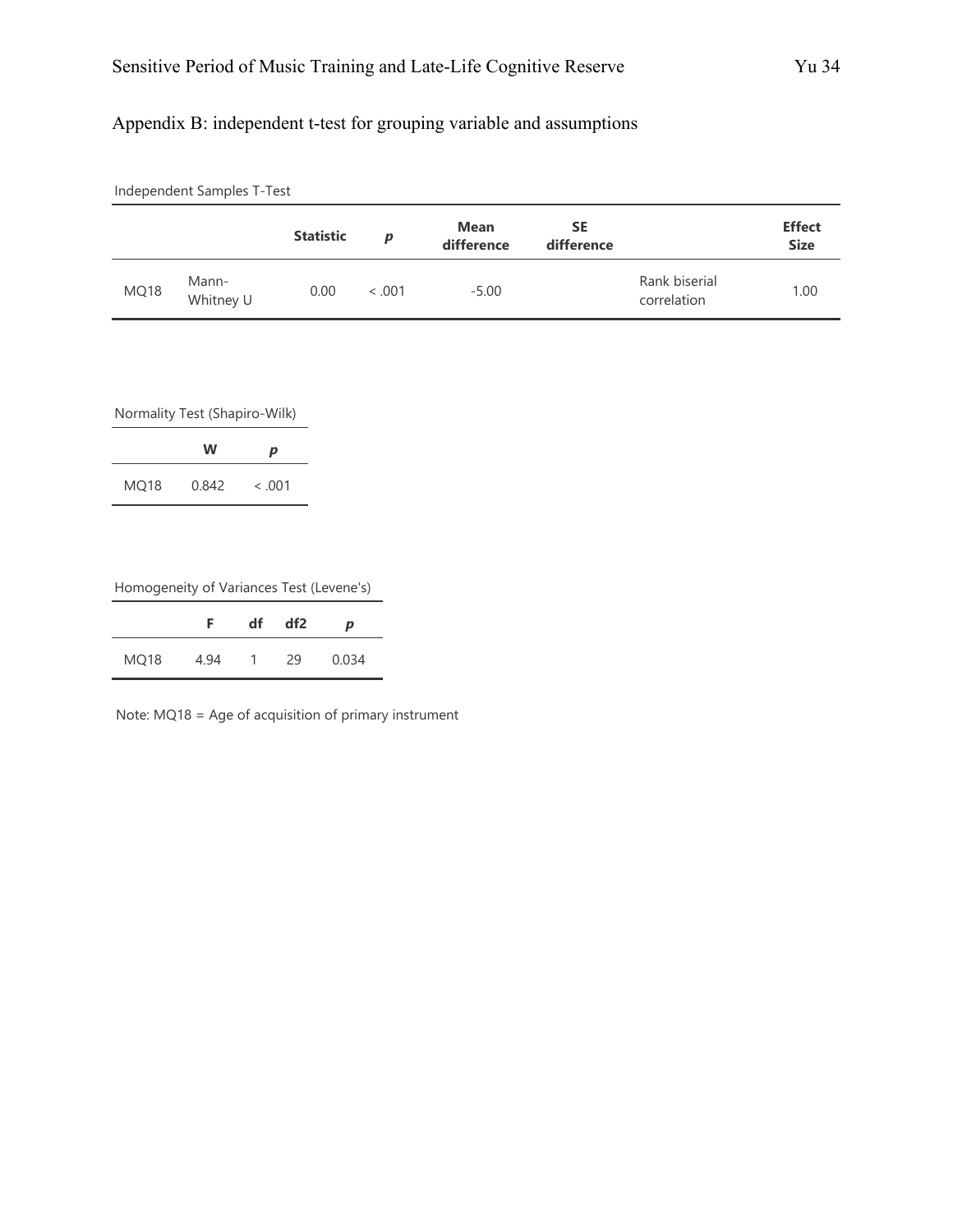## *Appendix C: T-test for covariate and assumptions*

| Independent sample t-test     |             |          |      |       |  |
|-------------------------------|-------------|----------|------|-------|--|
|                               | Statistic   |          | dt   |       |  |
| <b>Total Social Frequency</b> | Student's t | 1.636    | 25.0 | 0.114 |  |
| <b>ISEL total</b>             | Welch's t   | 1.521    | 26.4 | 0.140 |  |
| Physical activity total       | Student's t | $-0.711$ | 29.0 | 0.483 |  |

Normality Test (Shapiro-Wilk)

| w     | р     |
|-------|-------|
| 0.955 | 0.283 |
| 0.942 | 0.101 |
| 0.936 | 0.063 |
|       |       |

Homogeneity of Variances Test (Levene's)

|                | F     | df | df2 | p     |
|----------------|-------|----|-----|-------|
| TotSocialFreq  | 0.645 |    | 25  | 0.430 |
| <b>ISELTot</b> | 5.340 | 1  | 28  | 0.028 |
| PhysActTotal   | 0.503 |    | 29  | 0.484 |

Note: TotSocialFreq = Frequency of Social Activity (COPPES); ISELTot = perceived social support (ISEL); PhyActTotal – Physical Activity Level (PASE)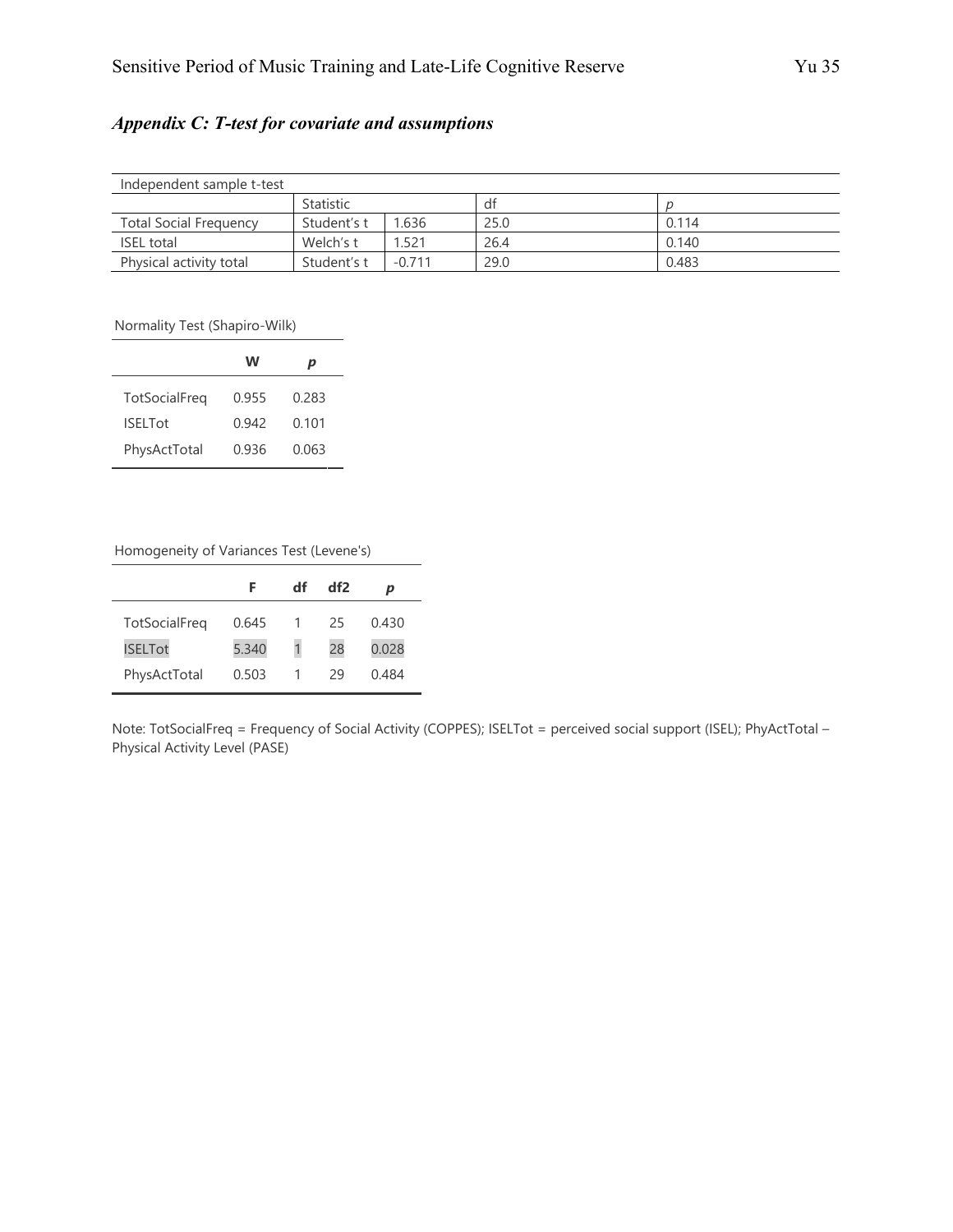# *Appendix D: T test for dependent variables and assumptions*

|                          |                | <b>Statistic</b> | df   | $\boldsymbol{p}$ |                           | <b>Effect Size</b> |
|--------------------------|----------------|------------------|------|------------------|---------------------------|--------------------|
| BNT_z                    | Mann-Whitney U | 84.5             |      | 0.431            | Rank biserial correlation | 0.1716             |
| CVLT SDFR $ss +$         | Student's t    | 1.292            | 24.0 | 0.209            | Cohen's d                 | 0.5127             |
| CVLT LDFR $ss +$         | Student's t    | 0.710            | 24.0 | 0.484            | Cohen's d                 | 0.2819             |
| $CW3$ ss +               | Mann-Whitney U | 81.0             |      | 0.357            | Rank biserial correlation | 0.2059             |
| $CW4$ ss +               | Mann-Whitney U | 89.5             |      | 0.589            | Rank biserial correlation | 0.1225             |
| $LMII$ ss +              | Student's t    | $-0.854$         | 24.0 | 0.401            | Cohen's d                 | $-0.3391$          |
| $DSB$ ss +               | Student's t    | 1.400            | 27.0 | 0.173            | Cohen's d                 | 0.5278             |
| $DSS$ ss +               | Student's t    | $-0.125$         | 27.0 | 0.901            | Cohen's d                 | $-0.0472$          |
| RCFTDelay t<br>$\ddot{}$ | Student's t    | 0.132            | 27.0 | 0.896            | Cohen's d                 | 0.0497             |

Independent Samples T-Test

Normality Test (Shapiro-Wilk)

|                     | w     | p     |
|---------------------|-------|-------|
| BNT_z               | 0.914 | 0.022 |
| CVLT_SDFR_ss        | 0.936 | 0.109 |
| <b>CVLT LDFR ss</b> | 0.963 | 0.459 |
| CW <sub>3_ss</sub>  | 0.899 | 0.009 |
| CW4 ss              | 0.877 | 0.003 |
| LMII_ss             | 0.924 | 0.055 |
| DSB_ss              | 0.947 | 0.156 |
| DSS ss              | 0.971 | 0.582 |
| RCFTDelay t         | 0.952 | 0.209 |

| Homogeneity of Variances Test (Levene's) |  |  |  |
|------------------------------------------|--|--|--|
|------------------------------------------|--|--|--|

|              | E.           | df | df2 | D     |
|--------------|--------------|----|-----|-------|
| BNT z        | 4.19561 1 27 |    |     | 0.050 |
| CVLT SDFR ss | 0.62266 1    |    | 24  | 0.438 |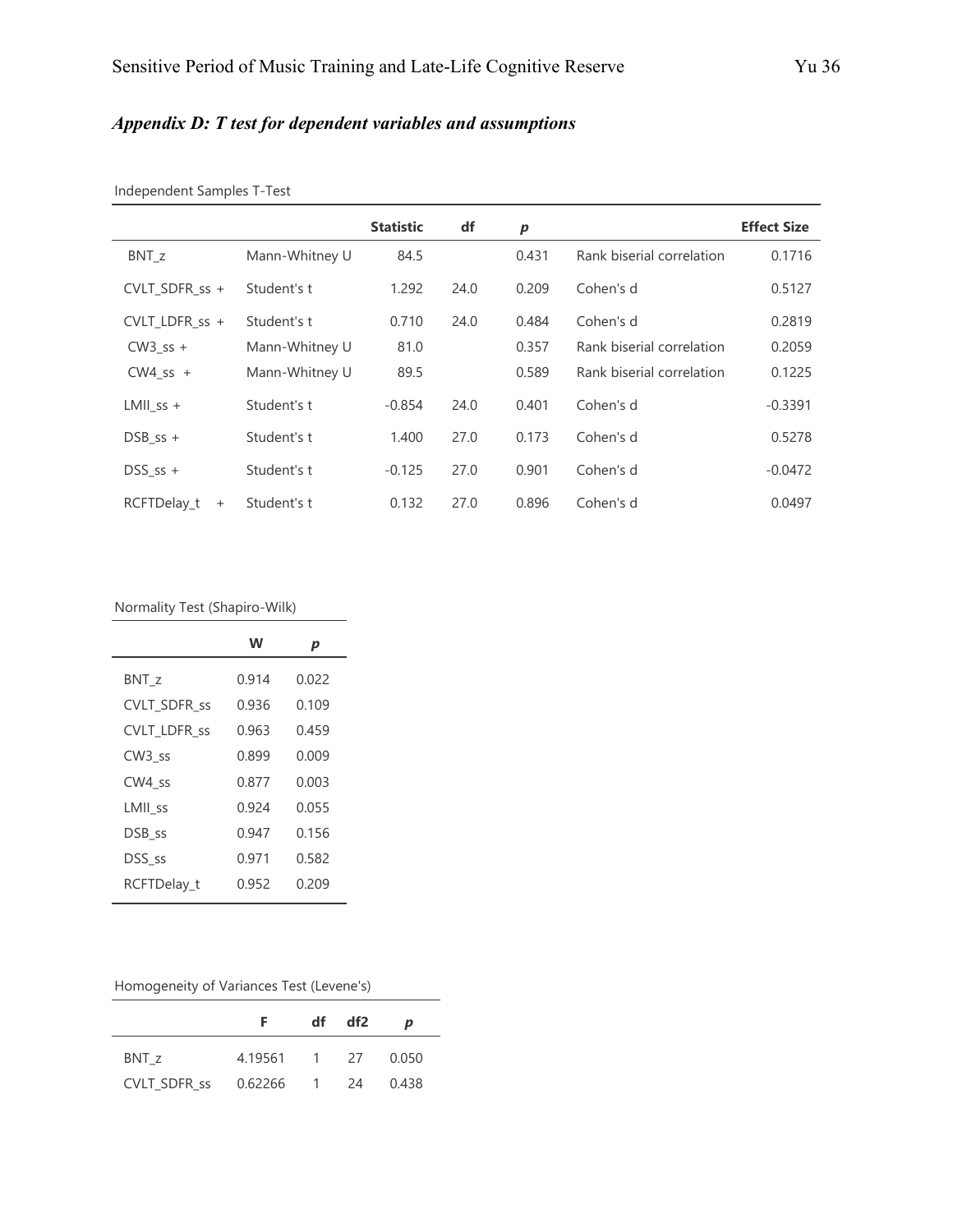|                     | F       | df | df2 | p     |
|---------------------|---------|----|-----|-------|
| <b>CVLT LDFR ss</b> | 0.00237 | 1  | 24  | 0.962 |
| CW <sub>3</sub> ss  | 0.11303 | 1  | 27  | 0.739 |
| CW4 ss              | 0.32232 | 1  | 27  | 0.575 |
| LMII_ss             | 2.68443 | 1  | 24  | 0.114 |
| DSB_ss              | 0.64718 | 1  | 27  | 0.428 |
| DSS ss              | 0.25481 | 1  | 27  | 0.618 |
| RCFTDelay t         | 0.00894 | 1  | 27  | 0.925 |

Homogeneity of Variances Test (Levene's)

Note: BNT\_z = Boston Naming Test z-score; CVLT\_SDFR\_ss = California Verbal Learning Test-3 short delay free recall – scaled score; CVLT\_LDFR\_ss = California Verbal Learning Test-3 long delay free recall – scaled score; CW3\_ss = D-KEFS Color-Word Interference Trail  $3$  – scaled score; CW4\_ss = D-KEFS Color-Word Interference Trail 4 – scaled score; LMII\_ss = WMS-IV Logical Memory Scale II scaled score; DSB\_ss = Digit Span Backward – scaled score; DSS\_ss = Digit Span Sequence – scaled score; RCFTDelay  $t = \text{Re}y$  Complex Figure Test Delay Recall – t-score